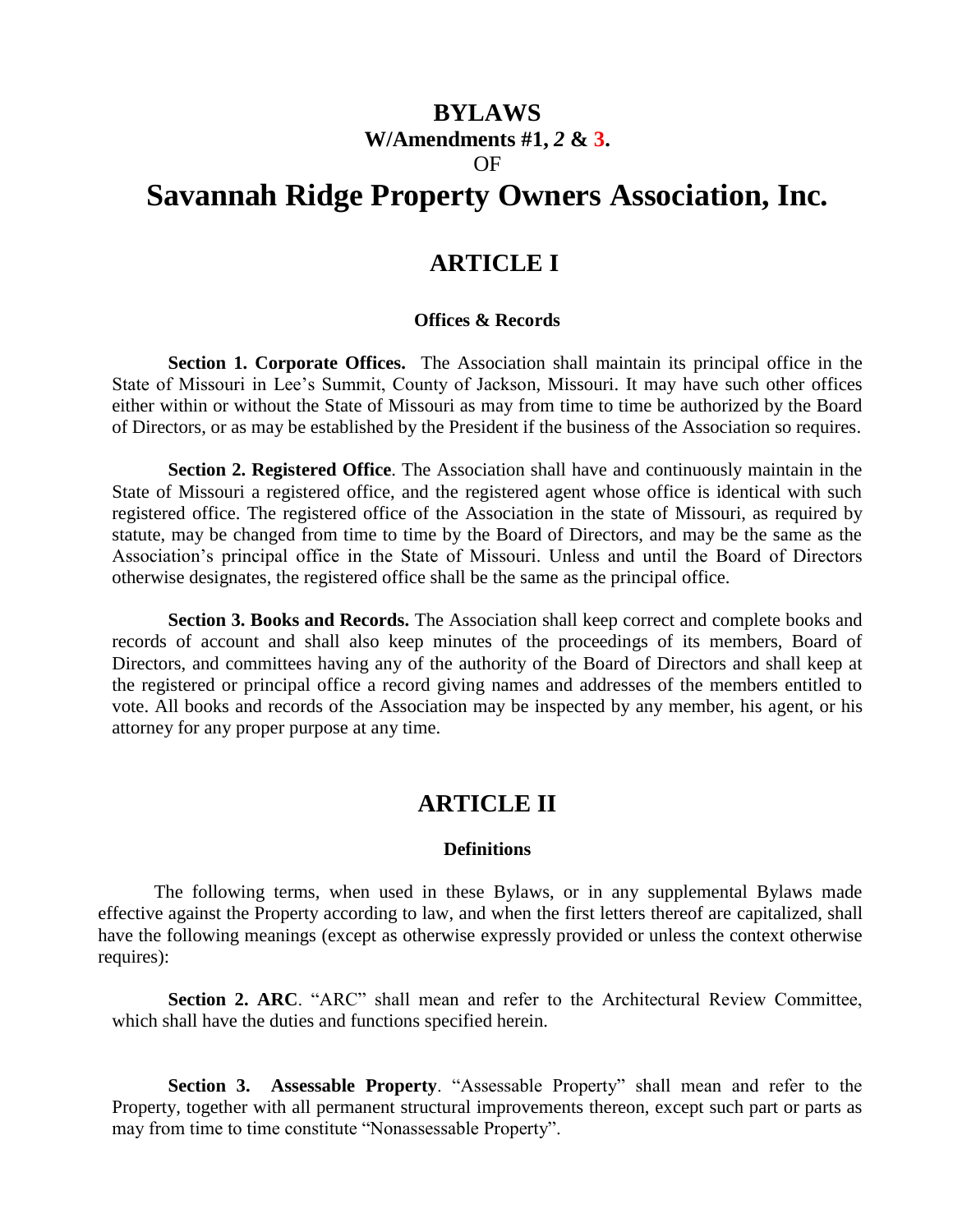**Section 4. Assessment.** "Assessments" shall have the meaning specified herein and shall include Annual Assessments and Special Assessments as such terms are herein defined.

**Section 5. Association**. "Association" shall mean and refer to the Savannah Ridge Property Owners Association, Inc., a not-for–profit Missouri Corporation, of any successor thereof, charged with the duties and obligations set forth herein.

**Section 6. Association Board**. "Association Board shall mean and refer to the Board of Directors of the Association.

**Section 7. Common Property**. "Common Property" shall mean and refer to the improved or unimproved real property, together with the Structures and personal property located thereon in which the Association owns an interest as designated for the common use and enjoyment of the Owners, as such areas may be depicted on any recorded subdivision plat of the Property, or portion thereof, as "Common Property" or by similar designation.

**Section 8. Completed Unit**. "Completed Unit" shall mean and refer to a Living Unit upon which construction is completed and which has been or is occupied.

**Section 9. Declaration**. "Declaration" shall mean and refer to the Declaration of Covenants, Conditions, and Restriction for Savannah Ridge, recorded the 23rd day of June, 1994, in the office of the Recorder of Deeds for Jackson County, Missouri, as the same may from time to time be supplemented or amended in the manner prescribed herein.

**Section 10. Developer**. "Developer" shall mean and refer to Savanna Development, Inc. and its successors and assigns.

**Section 11. Development Plans**. "Development Plans" shall mean and refer to the Developer's plans for the development of Savannah Ridge which contemplated single-family residential units and which plans may from time to time be amended, expanded, changed, abandoned, or implemented and include each and every plat and all amendments thereto, which may be filed with respect to any portion of the land within the Development Plan.

**Section 12. Director**. "Director" shall mean and refer to a member of the Association's Board.

**Section 13. Easement Area**. "Easement Area" shall mean that real property or portion of real property described within an easement on the Plat, plats or maps filed in accordance with the Development Plan.

**Section 14. Living Unit**. "Living Unit" Shall mean and refer to any Structure or portion of a Structure situated on any Lot designated and intended for use and occupancy as a residence by a single person, a family, or a "family-sized" group of persons.

**Section 15. Lot**. "Lot" shall mean and refer to any plot or parcel of land shown on the Plat or plats or subdivision map of any part of the Property or any lot or parcel of land constituting part of the Property.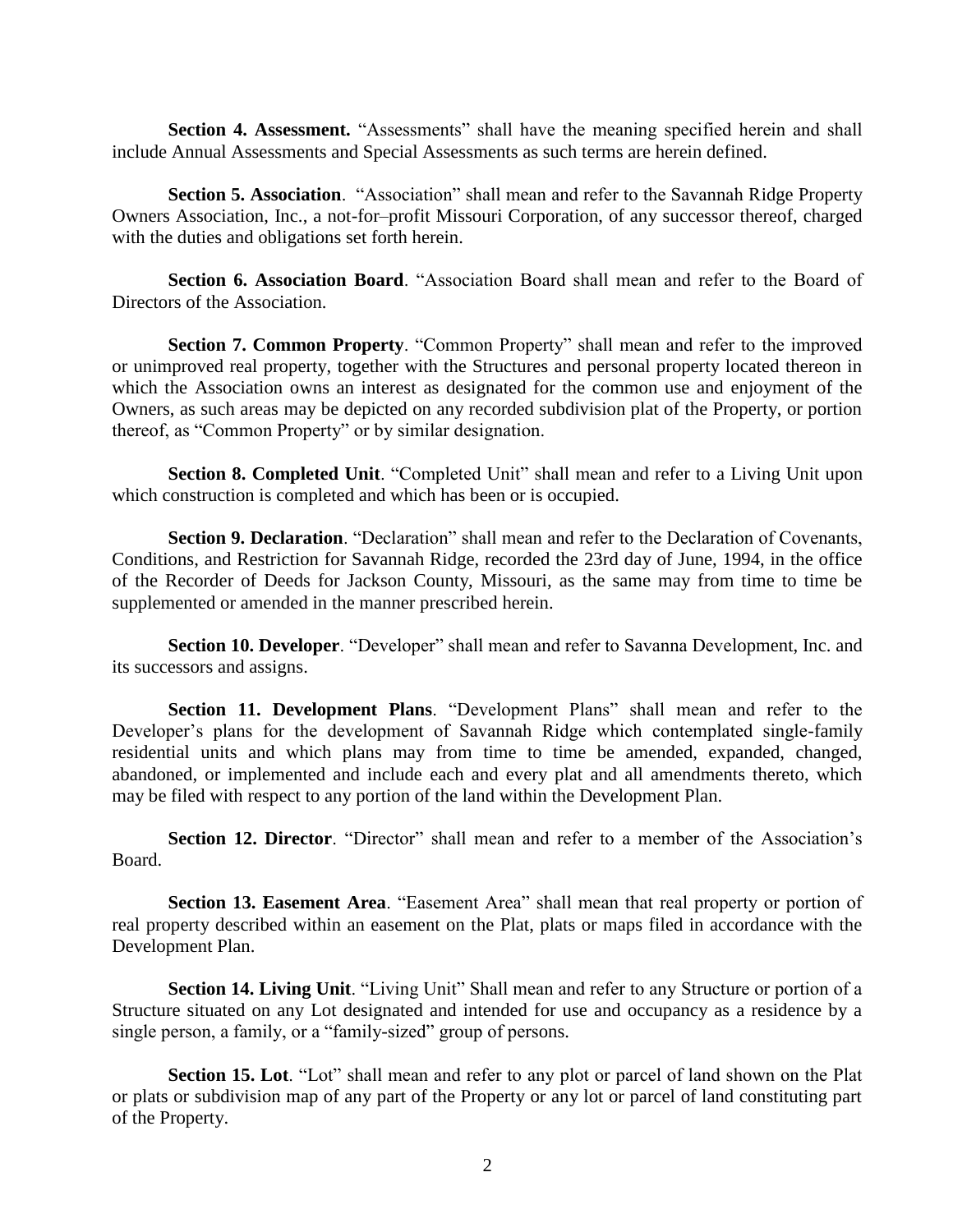**Section 16. Member**. "Member shall mean and refer to every person or entity holding membership in the Association.

**Section 17. Nonassessable Property**. "Nonassessable Property" shall mean and refer to all land designated "Common Property" or with a similar common property designation upon the Plat, and map or plats of any part of the Property.

**Section 18. Nonresidential Property**. "Nonresidential Property" shall mean and refer to any Property or building or any portion of a building which has a nonresidential use and which is situated on Assessable Property. Structures constructed with Living Units shall be considered "residential".

**Section 19. Owner**. "Owner" shall mean and refer to any person or entity holding record title the fee interest of any Lot or Living Unit. "Owner" shall include a contract for deed seller, but shall exclude a person having an interest merely as security for the performance of an obligation.

**Section 20. Plat**. "Plat" shall mean and refer to that certain Savannah Ridge Plat recorded the 23rd day of June, 1994, in the office of the Recorder of Deeds for Jackson County, Missouri, together with all other plats recorded in respect of the Property.

# *Section 21. Fine. "Fine" shall mean the monetary penalty imposed on a member for noncompliance with the Declaration.*

**Section 22. Residential Area**. "Residential Area" shall mean and refer to Savannah Ridge Plats I, II, III, IV, a subdivision in the city of Lee's Summit, Jackson County, Missouri, according to recorded plat thereof, together with Lots within the Annexation Property which may be specifically designated as "Residential Area" in any Declaration of Annexation.

**Section 23. Restriction**. "Restriction" shall mean and refer to any covenant, restriction, easement, charge, assessment, lien, or other obligation created or imposed by the Declaration of Covenants, Conditions, and Restrictions for Savannah Ridge.

**Section 24. Right of Action**. Right of Action" shall have the meaning specified herein.

**Section 25. Structure.** "Structure" shall mean and refer to:

(a) any thing of object, tree and landscaping, the placement, size, shape, color, height, and quality of which upon any Lot may affect, in the opinion of the ARC, the appearance of such Lot, including but not limited to, any building or part thereof, garage, porch, greenhouse or bathhouse, covered or uncovered patio, fence, curbing, paving, wall, fence, hedge, sign, appurtenance, or any temporary or permanent improvement to such Lot; and

(b) any excavation, fill, ditch, diversion dam, retention basin, or other thing or device which affects or alters the natural flow of waters from, through, under, or across any Lot or which affects or alters the flow of any waters in any natural or artificial stream, wash, or drainage channel from, upon, or across any Lot; and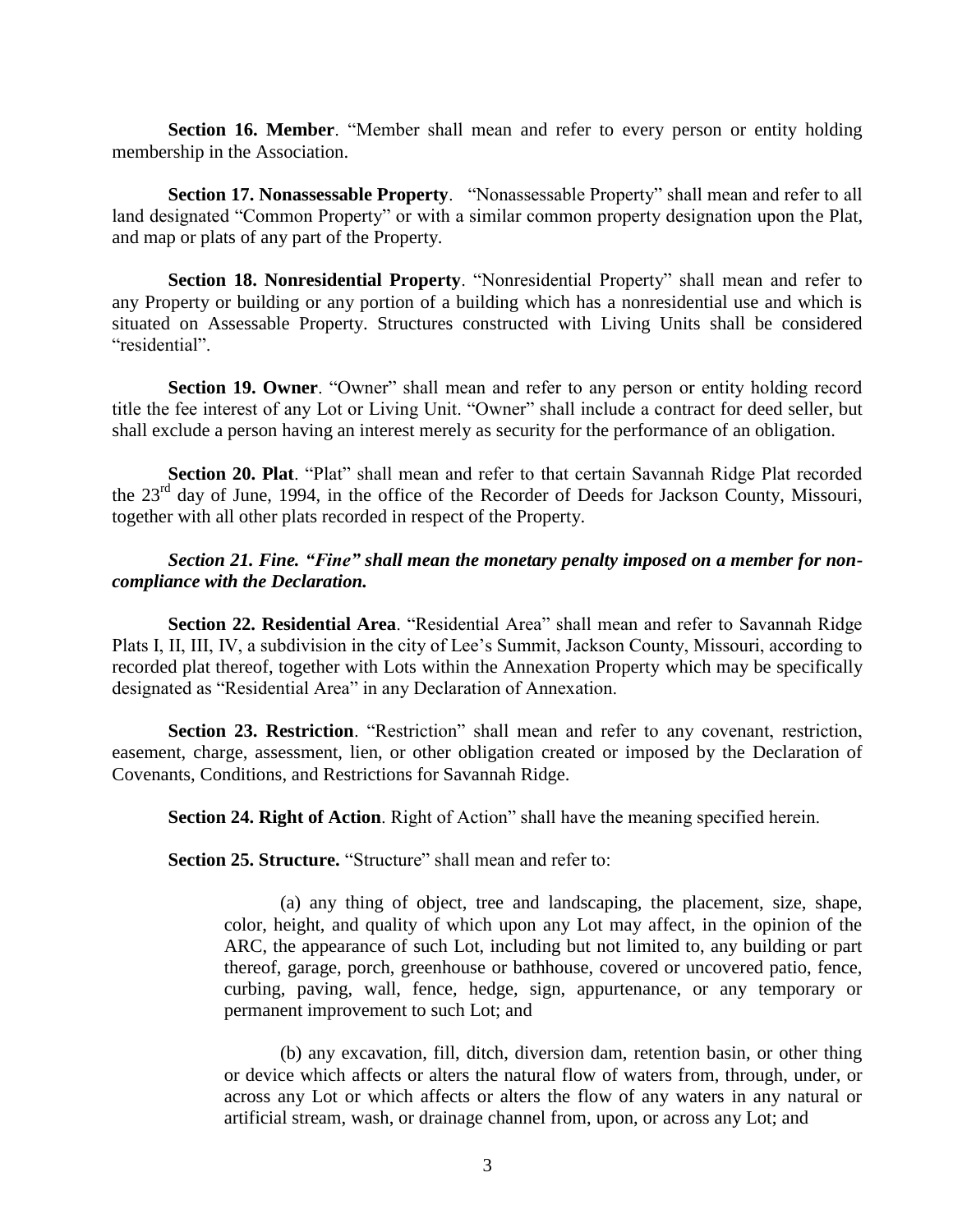(c) any change in the grade of any lot of more then four (4) inches.

# **ARTICLE III**

#### **Membership**

#### **Section 1. Membership in the Association**.

(a)Each Owner (notwithstanding the number of Lots owned) shall be entitled to one (1)vote in the Association so long as the Owner remains an Owner of such Lot(s), and such Owner shall specify in writing to the Association the name of the individual who holds the Association Membership. Anything in this subsection to the contrary notwithstanding, where a Lot is owned of record in any manner of joint or common ownership, the joint or common Owners thereof shall share among them the rights (including voting rights) given to an Owner pursuant to this Declaration, which they be entitled to exercise as a whole, but not in part, in whatever manner they shall jointly determine. With respect to voting rights in particular, joint or common ownership of a Lot shall entitle the Owners to a total of one (1) vote, to be exercised in whatever manner they shall jointly determine.

(b)A builder of a residence on a Lot, although an owner, shall not be entitled to any vote in the Association unless such builder occupies the Living unit as such builder's sole place of residence.

(c)Subject to the provisions of this Section, once an owner has been specified as a Member, a successor Member may only be specified upon at least fifteen (15) days' notice to the president of the Association.

(d)A Membership shall not be transferred, pledged, or alienated in any way, except as expressly provided in these Bylaws. Subject to the provisions of these Bylaws, an Association Membership shall automatically be transferred to a new Owner upon the transfer of the Lot to which it appertains (and then only to such transferee), whether by sale, intestate succession, testamentary disposition, foreclosure of a mortgage, or other legal process transferring fee simple title to such Lot.

(e)Subject to the provision of the Declaration and these Association's Bylaws, the Association board my make, amend, or rescind such rules and regulations as it deems advisable at any meeting of Members, by Association vote, referendum, or election.

## **Section 2, Voting Rights.**

.

(a) Classes of Members. The Association shall have two (2) classes of voting membership.

(b) Class A. Class A members shall be all owners of single-family or multi-family residential lots, with the exception of the Developer. Class A members shall be entitled to one (1) vote for each Lot in which they hold the interest required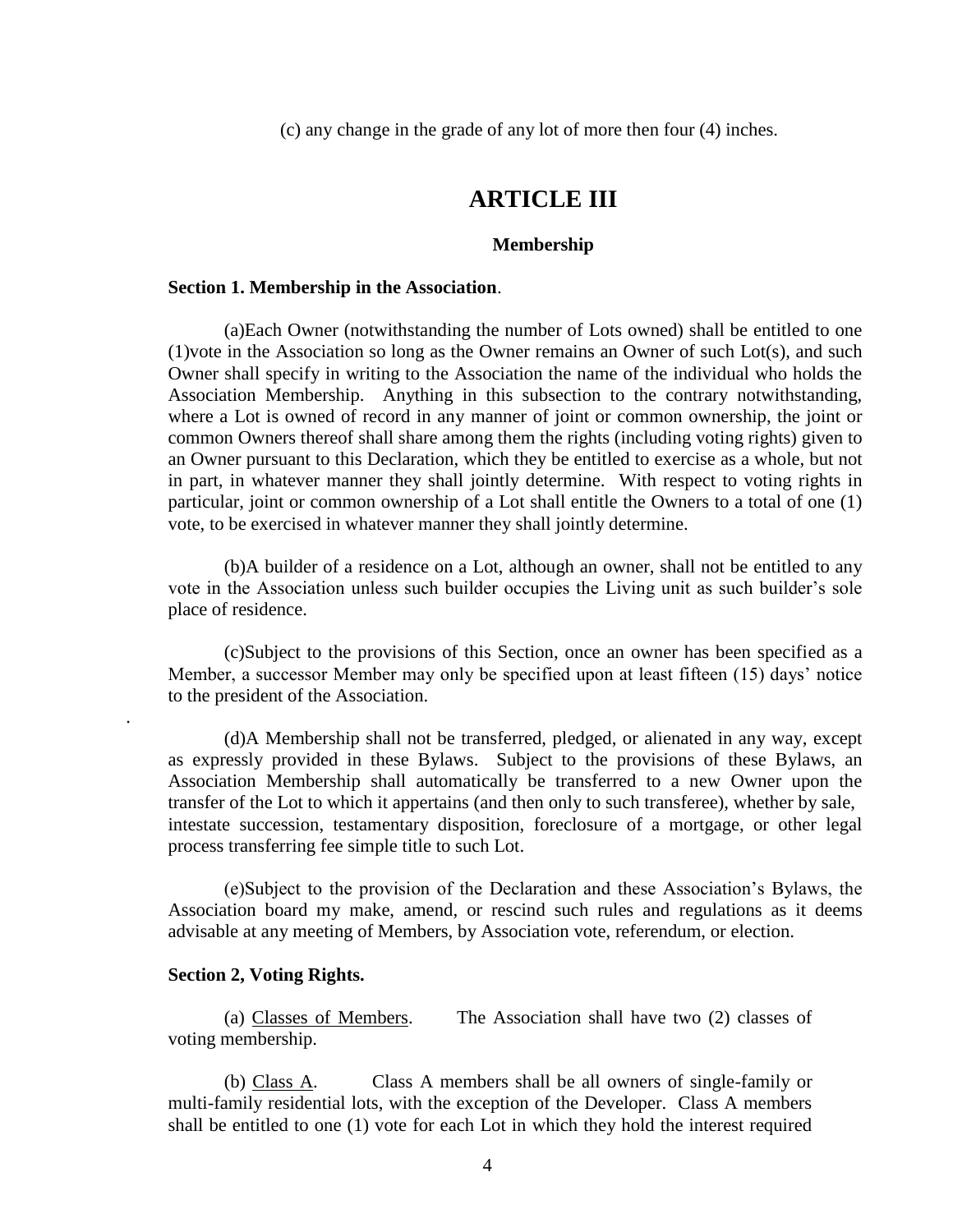for membership by Article III. When more than one person holds such interest in any Lot, all such persons shall be members. The vote for such Lot, all such persons shall be members. The vote for such Lot shall be exercised as they among themselves determine, but in no event shall more than one vote be cast with respect to ownership of any Lot, except as hereinafter provided for Class B voting rights.

\*(c) Class B. Class B members shall be the Declarant. Class B member shall be entitled to three (3) votes for each lot, and twelve (12) votes for each undeveloped acre, in which it holds the interest required for membership by Article III. Class B membership shall cease and be converted to Class A member ship upon happening of either of the following events, whichever first occurs: (a) on December 31, 2003, or (b) when the total votes in the Class A membership equals the total votes outstanding in Class B membership. The Class B member shall be entitled to approval and exercise veto power in conjunction with all votes by the Association members, including all votes by the members of the Association's Board of Directors, so long as the Class B membership holds ownership in twenty-five percent (25%) of the preliminary platted subdivision lots provided that Class B membership shall cease and be converted to Class A membership in the event Class B ownership owns less than twenty-five percent (25%) of all primarily platted subdivision lots. \*Class B membership terminated in summer 2003 by above rule.

**Section 3. Suspension of Membership and Rights of Enjoyment.** The Association Board may suspend the voting rights of members and the rights of enjoyment of any Member or user of the Common Property and the services offered thereon who:

(a)is subject to a Right of Action by reason of having failed to take reasonable steps to remedy a violation or breach of the Declaration within the number of days specified in a written notice given by the Association Board after such violation or breach; or

(b)has allowed any Assessment levied by the Association pursuant to this Declaration to become delinquent; or

(c)has failed to pay any user fee or charge levied by the Association when due and payable; or

(d)has violated any rules and regulations adopted by the Association Board governing the use and enjoyment of the Common Property or services thereon.

Such suspension shall be for the balance of the period in which the conditions set forth in subsection (a), (b), (c), and (d) of this Section 3 exist.

**Section 4. Termination of Membership.** No owner shall continue to be a Member after he ceases to hold a qualifying interest in any Lot. No Member may avoid his obligations under this Declaration by declining to use Common Property, abandoning his Lot, or by any other act of abandonment or renunciation.

# **ARTICLE IV**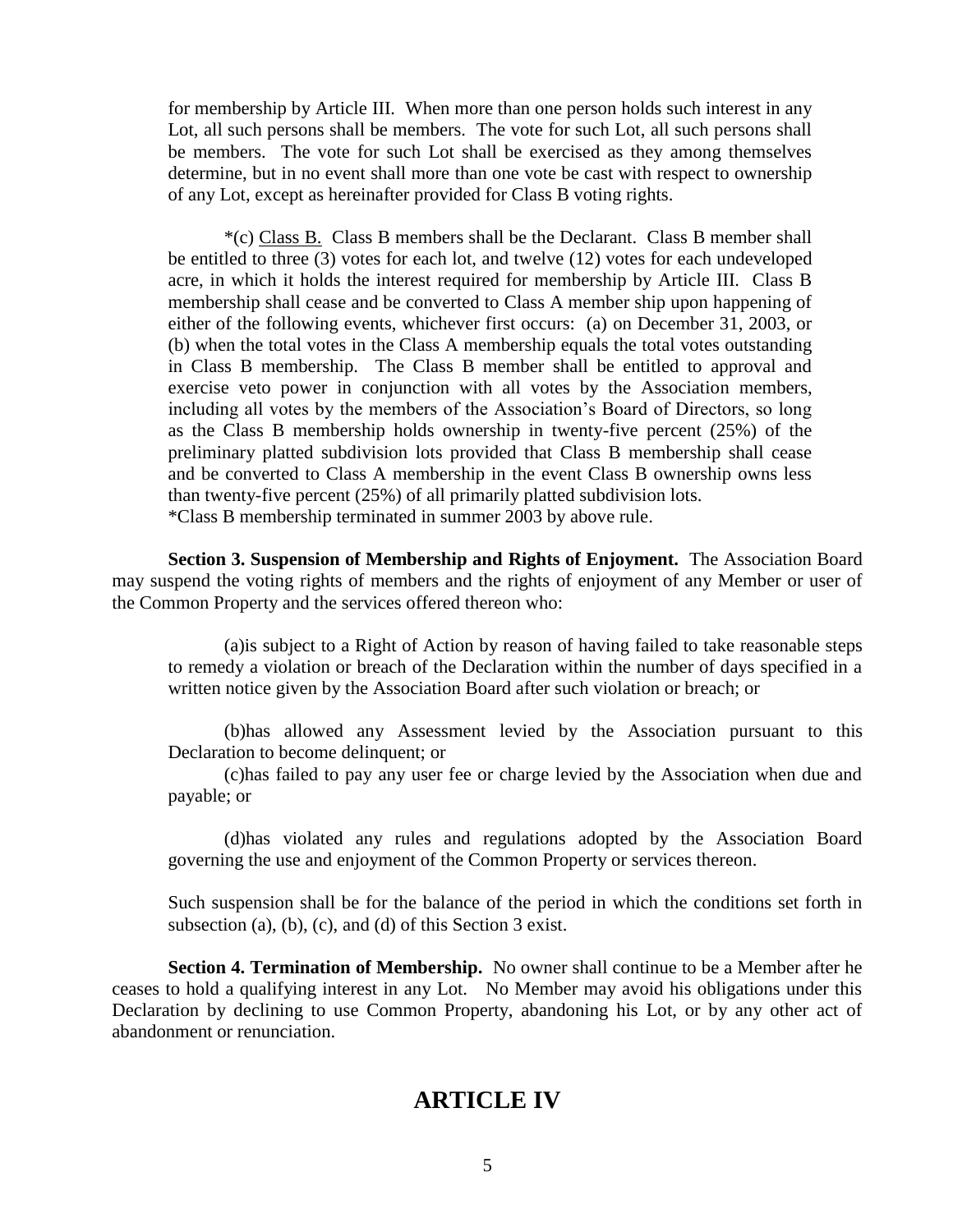### **Annual Meeting**

**Section 1. Annual Meeting.** An annual meeting of the Members shall be held at a location on a date and time designated by the Board of Directors in the month of September, but after the Labor Day Holiday, commencing in September of 1996, for the purpose of electing Directors and for the transaction of such business as may come before the meeting. If the day fixed for the annual meeting shall be a legal holiday, in the State of Missouri, such meeting shall be held on the next succeeding business day. If the election of Directors shall not be held on the day designated herein for the annual meeting, or at any adjournment hereof, the Board of Directors shall cause the meeting to be held at a special meeting of the Members as soon thereafter as conveniently may be, but not more than 60 days after the date of the annual meeting.

**Section 2. Special Meetings.** Special meetings of the Members may be called by the President, the Board of Directors, or not less than 20 percent of the Members entitled to vote at such meeting.

**Section 3. Place of Meetings.** The Board of Directors may designate the place for the annual meetings or for any special meeting called by the Board of Directors.

**Section 4. Notice required.** Unless such notice is waived in writing, written notice of each special meeting of the Members shall be given by, or at the direction of, the Secretary or person authorized to call the meeting. Notice shall be given by mailing a copy of such notice, postage prepaid, or by any other method deemed appropriate by the Directors at least 30 days before such meeting to each Member entitled to vote at the meeting, addressed to the Member's address last appearing on the books of the Association, or supplied by such Member to the Association for the purpose of notice. The notice shall specify the place, day, and hour of the meeting and the purpose of the meeting. No further notice of annual meetings, other than for amendments to these Bylaws, shall be required for annual meeting, although the Secretary should use reasonable efforts to give further notice to the Members. To the extent provided by law, attendance of a Member at any meeting shall constitute a waiver of notice of such meeting.

**Section 5. Informal Action by Members.** When any action is required by law to be taken at a Members' meeting, such action may be taken without a meeting if written consent or approval setting forth the action so taken shall be given by all the Members entitled to vote with respect to the subject matter thereof.

**Section 6 Quorum.** The presence at the meeting of Members entitled to cast, or of the proxies entitled to cast, thirty percent (30%) of the votes of each class of membership shall constitute a quorum for any action except as otherwise provided in the Articles of Incorporation, these Bylaws, or Declaration of Covenants, Conditions, and Restrictions for Savannah Ridge. If, however, such quorum shall not be present or represented at any meeting, the members entitled to vote at the meeting shall have the power to adjourn the meeting from time to time without notice other than announcement at the meeting, until a quorum shall be present or represented.

**Section 7. Members Entitled to Vote.** No Member entered upon the ownership transfer books (the Association's record of Lot ownership and transfers of ownership) of the Association less than thirty days preceding the date of any meeting of the Members shall be entitled to vote at any such meeting unless the Board of Directors shall have, prior to thirty days before the date of the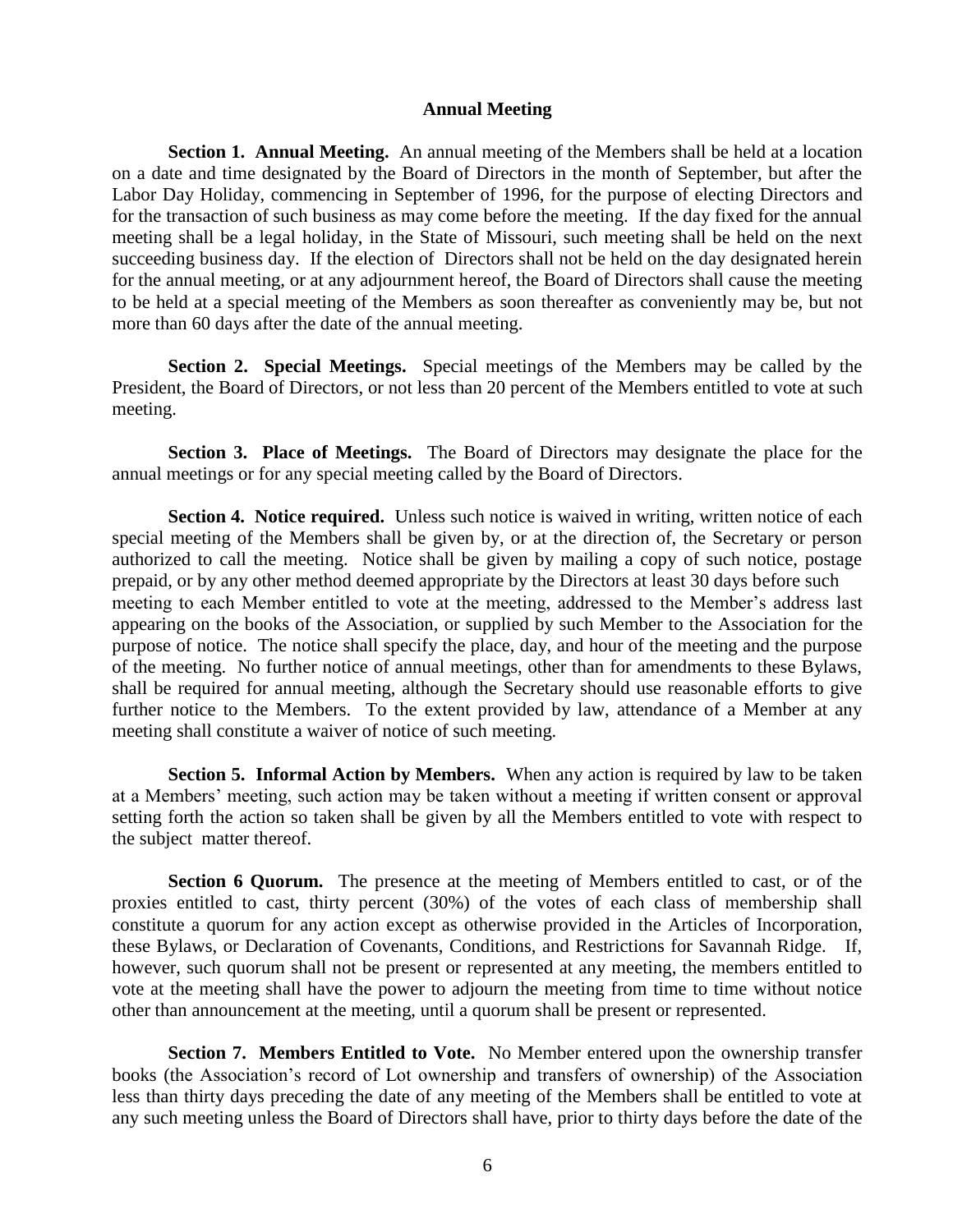meeting, fixed a date within said thirty day period but not less than ten days prior to the date of the meeting for the determination of the Member entitled to vote at said meeting.

**Section 8. Voting Lists.** A complete list of Members entitled to vote at any meeting, arranged in alphabetical order, giving the address of each, shall be prepared at least ten days before each meeting of the Members, and the same shall be kept on file in the registered office of the Association for inspection by each Member. A copy thereof shall be open for the inspection at the time and place of the meeting during the whole period thereof. Failure to comply with the requirements of this Bylaw shall not affect the validity of any action taken at the meeting.

**Section 9. Proxies.** Members may vote either in person or by proxy. All proxies shall be in writing executed by the Member or by his duly authorized attorney in fact and shall be filed with the Secretary at or before the time the vote is cast, and no proxy shall be valid for more than eleven (11) months from the date of its execution unless otherwise specifically provided in the proxy.

**Section 10. Removal of Directors.** The Members shall have the power to remove any Director from office with or without cause at any regular meeting or special meeting expressly called for that purpose. The meeting must be held at the registered office or principal place of business of the Association in the State of Missouri, or in the city or county in the State of Missouri in which the principal business office of the Association is located.

# **ARTICLE V**

### **Directors**

**Section 1. General Powers.** The property and business of the Association shall be controlled and managed by it Board of Directors. The Board shall consist of five (5)\* persons who shall be Members of the Association. The Board, by a Majority vote, shall exercise for and on behalf of the Association all powers, duties, and authority vested in or delegated to the Association.

### a. **Term of Office**

Directors, except for Directors appointed pursuant to Section 2 of this Article, shall be elected so that two (2) and three (3)\* Directors shall be elected respectively in alternating years for two (2) year terms of office and shall serve until successors are elected and qualified. No Director shall serve more than three consecutive terms. Directors who have served three consecutive terms are not qualified for reelection or appointment until one two-year term has passed. Each Director shall be a natural person of full age and need not be a citizen of the United States or a resident of the State of Missouri.

\**Amended* #1, *amended 5/18/04 by Board of Directors, confirmed by full Association membership on 9/9/04.*

*b. Making and Enforcing Rules and Regulations*

 *(1 )Scope of Rules and Regulations*

*The Association Board may from time to time enact rules and regulations as hereinafter provided. Such rules and regulations shall govern the use of the Common Area and facilities, the conduct of members and their guests, compliance with restrictions and covenants filed of record and relating to*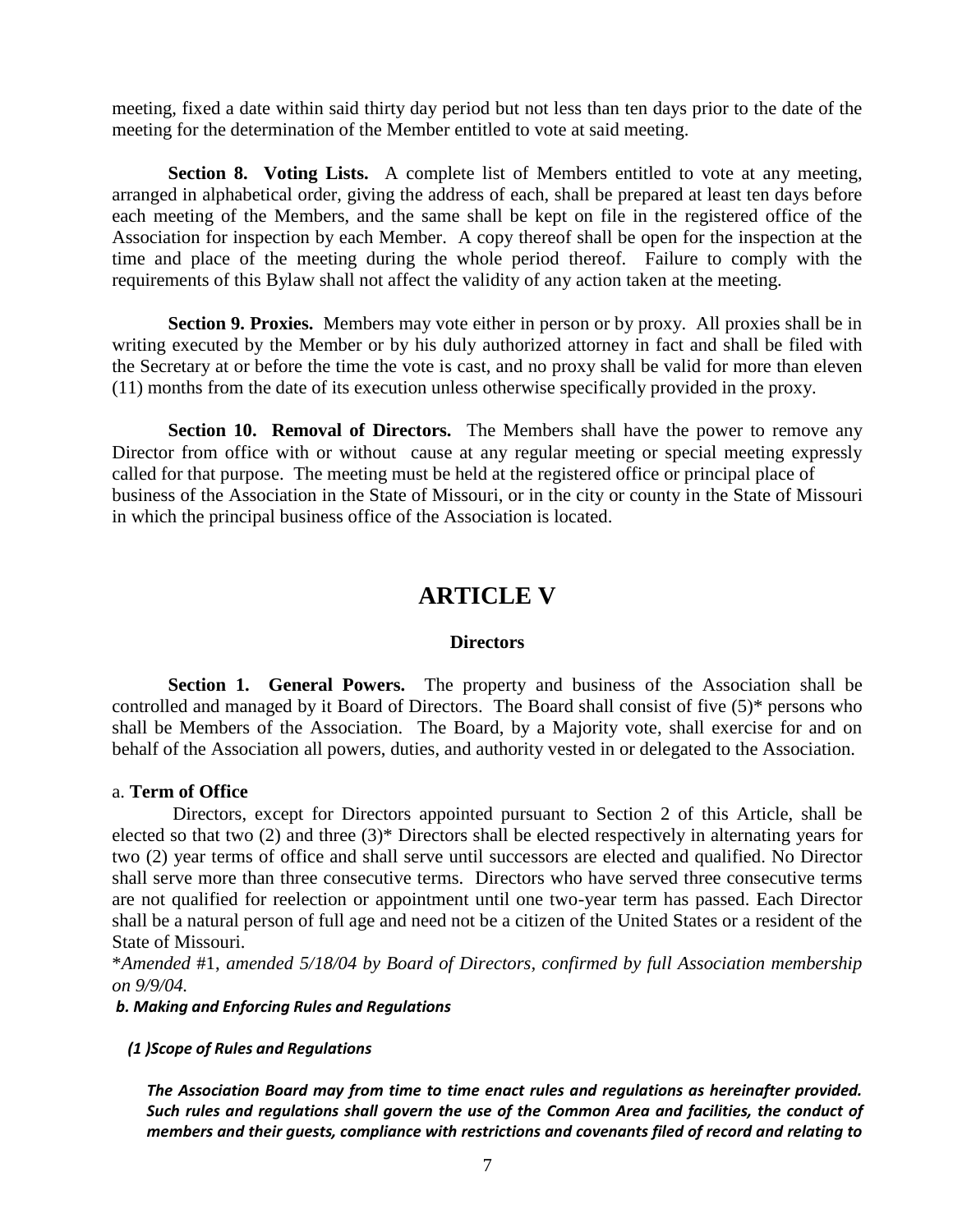*the use of land or improvements within the Savannah Ridge subdivision, the control of Architecture within the subdivision, and other matters necessary to insuring the health, safety and welfare of residents and value of properties: common and residential.*

 *(2) Enactment of Rules and Regulations* 

 *The Association may enact rules and regulations at a regular or special meeting at which such rules and regulations are first introduced for consideration. Within sixty (60) days of the vote of the Association Board enacting new rules and regulations, the secretary shall cause notice thereof, consisting of the full text of such rules and regulations to be e-mailed, hand delivered or mailed to all members of the Association, postage prepaid, at the last known address of each such member.*

 *(3) Effective Date of Rules and Regulations*

 *Rules and regulations shall become effective ten (10) days after notification of the Enactment.* 

 *(4) Fines, Suspensions and other Sanctions*

*Members violating duly enacted and published rules and regulations shall be subject to sanctions in accordance with the terms and provisions of such rules and regulations. Such sanctions may include, but shall not necessarily be limited to:*

- *(a) Suspension from the privileges of membership, to include the right to vote and the right to use and enjoy all or part of the Common Area, for a period not to exceed ninety (90) days for each such violation.*
- *(b) The assessment of reasonable fines, not to exceed five hundred dollars (\$500.00) for the first violation. Such fines, as well as costs and attorney's fees expended in collecting fines or enforcing suspensions pursuant to Section 4(a), above may become a lien against any lot, unit or other land owned or occupied by any violator. Correction of the violation must be made within ten (10) days or additional fines may be levied.*
- *(c) Reasonable directives of a mandatory or prohibiting nature concerning courses of conduct or material, equipment, structures or property, including but not limited to:*
	- *[1] The removal of structures failing to conform to the ARC Rules or vehicles, trailers or watercraft parked or stored on lots or land within the properties in violation of restrictive covenants, rules and regulations.*
	- *[2] The imposition of reimbursement charges to pay the costs of removing, and if necessary storing, unauthorized vehicles, boats or structures from lots or other land.*
	- *[3] Prohibitions on certain members for engaging in specified activities, authorizing the use of the Common Area by specified guests, or otherwise exercising privilege within the Properties which may have previously jeopardized the health, safety or welfare of the members.*
- *(d) Other reasonable actions by the Association Board which are specified in the rules and regulations enacted by the Association Board and which bear a reasonable relationship to the violation for which the sanction is imposed.*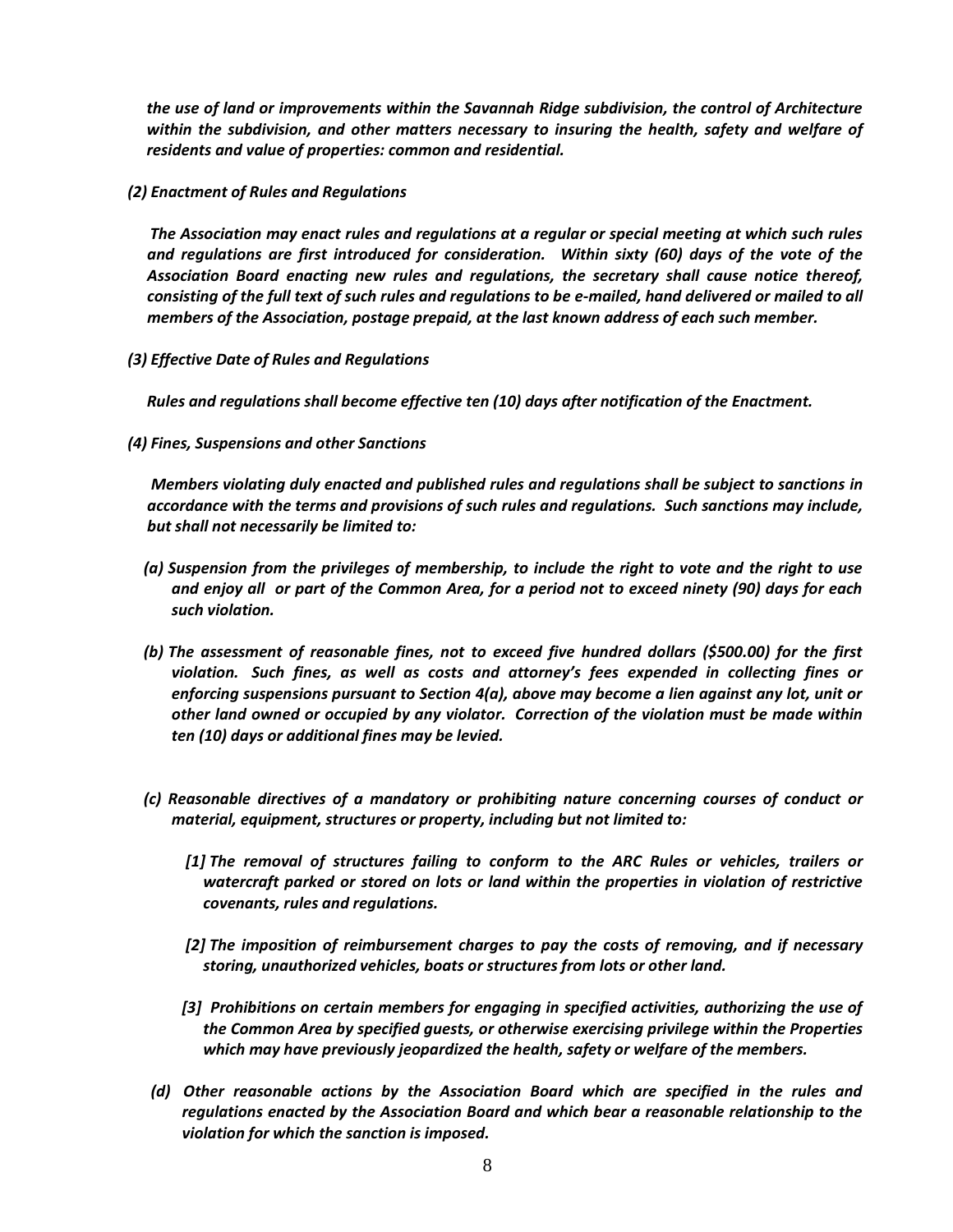#### *(5) Procedures for Imposing Fines and Sanctions*

 *Generally, following the verification of Declaration non-compliance, the ARC will proceed as follows:* 

- *(a) Member will be notified by telephone, e-mail or any other means in an attempt to bring the situation to the member's attention and provide an opportunity to review and explain the applicable Declaration. The notification shall clearly state the Declaration violation and possible fine and other actions that may be taken by the Association Board. The ARC will make every effort to resolve the issue to the satisfaction of the member and the ARC. Any fine and other actions being considered will be voided if the issue is resolved with ten (10) days. No fine or other action shall be voided for subsequent violations of the same Declaration with a calendar year.*
- *(b) If the situation is not resolved at this juncture the Association Board will be notified by the ARC and the following actions against the homeowner shall occur: :*
	- *[1] The member will be notified by the Association Board of any fine and/or corrective action, the deadline for payment and the option to appeal.*
	- *[2] The member will be suspended in accordance with Section (4), (a) above until any fine is paid and/or corrective action, acceptable to the Association Board has resulted, or any appeal process has been completed.*
- *(c) The member shall have ten (10) days following date of the notice of non-compliance to appeal and request a hearing in front of the Association Board. Such request shall be made in writing to the Association Board.*

 *[1] If a hearing before the Association Board is requested, it shall be held at the next scheduled meeting of the Association Board from the receipt of the request or at any special meeting of the Association Board. At the hearing, the member(s) shall be allowed to be present and represented by counsel.*

- *[2] After the hearing, the Association Board shall make a decision to uphold or dismiss the alleged violation(s) and the appropriate sanctions to be imposed. This decision shall be in writing and forwarded to the member, by certified mail, within five (5) days of the hearing. The decision shall specify the rules and regulations which have been violated, the acts constituting such violations and the sanction or sanctions imposed or dismissal of the case.*
- *[3] The fine will continue to accrue during the appeal process but will be negated if the Association Board rules in favor of the member.*
- *(d) The Association Board will address violations of the Declaration that do not fall under the purview of the ARC in a manner similar to the procedures noted above.*
- *(6) Enforcement of Sanctions*

 *Failure to abide by sanctions may result in:*

 *(a) A civil action in any Court of competent jurisdiction, and the recovery of costs and reasonable attorney's fees from the non-complying member(s).*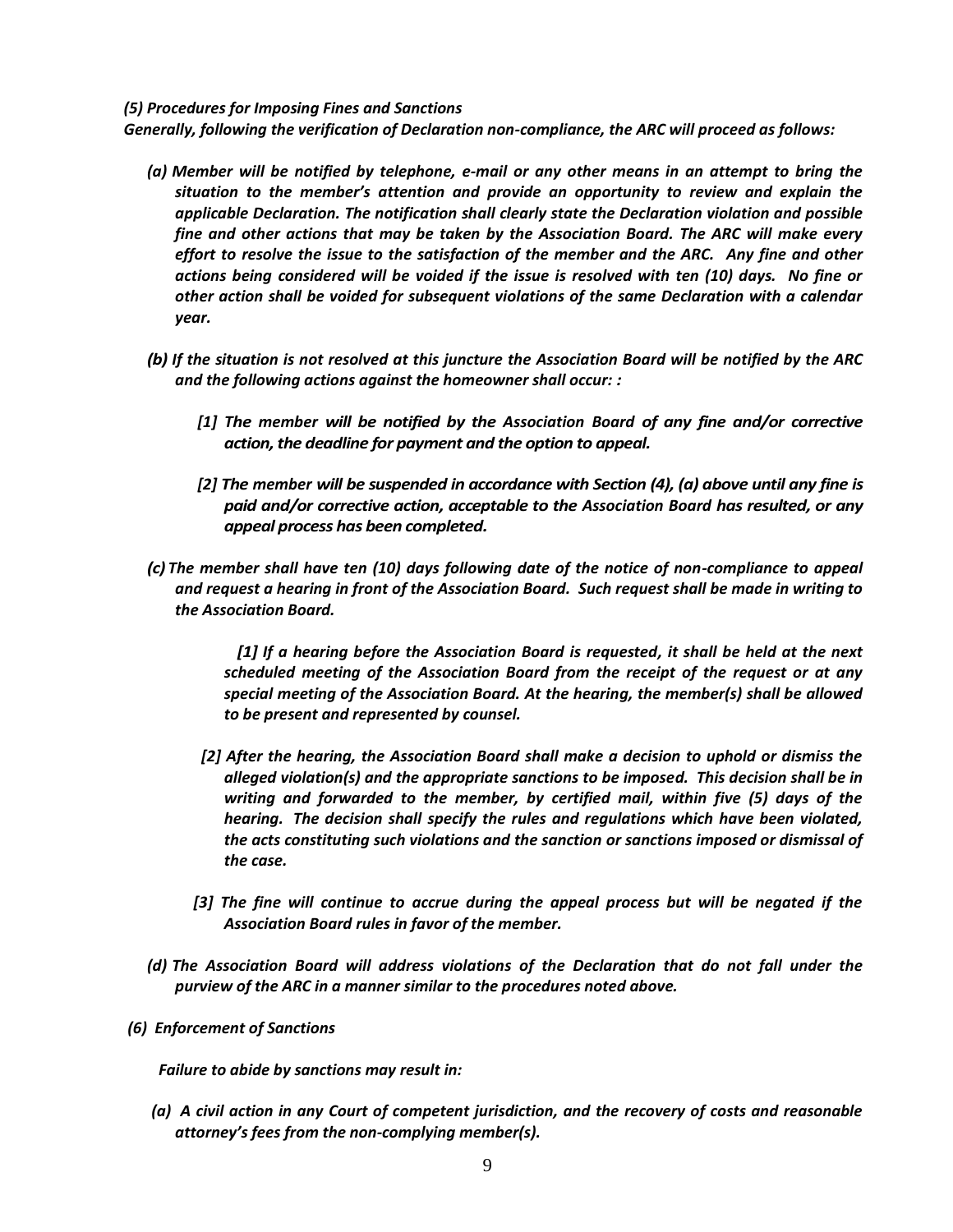*(b) Criminal prosecution for trespass or other appropriate offenses.* 

 *(7) Penalties for Disregarding Sanctions*

 *In addition to the methods enumerated in Section (6) above for enforcing sanctions, for each ten (10) day period from the date the sanction is initially imposed, the sanction or fine will be doubled up to a maximum one thousand dollar (\$1,000.00) fine. This fine must be paid within ten (10) days or a lien may be imposed upon the property.*

Section 2. Vacancies. In the case of the death, resignation, or disqualification of one or more of the Directors, a majority of the survivors or remaining Directors may fill the vacancy or vacancies, provided, however, that if the Directors do not fill the vacancy or vacancies within thirty days the Members shall have the right to fill the same. Any Director elected or appointed to fill an unexpired term shall serve the remainder of the term he fills.

**Section 3. Regular Meetings.** Regular meetings of the Board of Directors shall be held quarterly at such place and hour as may be fixed from time to time by resolution of the Board. The Board of Directors may hold additional regular meetings either within or without the State without notice other than 10 days written notice to each Director.

**Section 4. Special Meetings.** The President or any two Directors may call special meetings of the Board of Directors and may fix the time and place for the holding of such meetings within or without the state.

**Section 5. Notice of Meetings.** Attendance of a Director at any meeting shall constitute waiver of notice of such meeting except where a Director attends a meeting for the express purpose of objecting to the transaction of any business because the meeting is not lawfully called or convened. Any Director may waive notice of any meeting. Neither the business to be transacted at, nor the purpose of, any regular meeting of the Board of Directors need to be specified in the notice or waiver of notice of such meeting. Notice of any special meeting of the Board of Directors shall be given at least fifteen (15) days in advance by written notice delivered personally or sent by mail or telegram to each Director at his address shown by the records of the Association. If given by mail or by telegram, notice shall be deemed given as of the day deposited in the mail or filed with the telegraph office.

**Section 6. Meeting by Conference Telephone or Similar Communications Equipment.**  Unless otherwise restricted by the Articles of Incorporation, these Bylaws, or any law, members of the Board or of any committee designated by the Board may participate in a meeting of the Board or its committees by means of conference telephone or similar communications equipment whereby all persons participating in the meeting can hear each other, and participation in a meeting in such manner shall constitute presence in person at the meeting.

**Section 7. Quorum.** A majority of the Board of Directors shall constitute a quorum for the transaction of business. If less than a majority of the Directors are present at any meeting, a majority of the Directors present may adjourn the meeting from time to time without further notice.

**Section 8. Action.** The concurrence of the majority of the Directors present in any meeting at which a quorum is present shall bind the Association.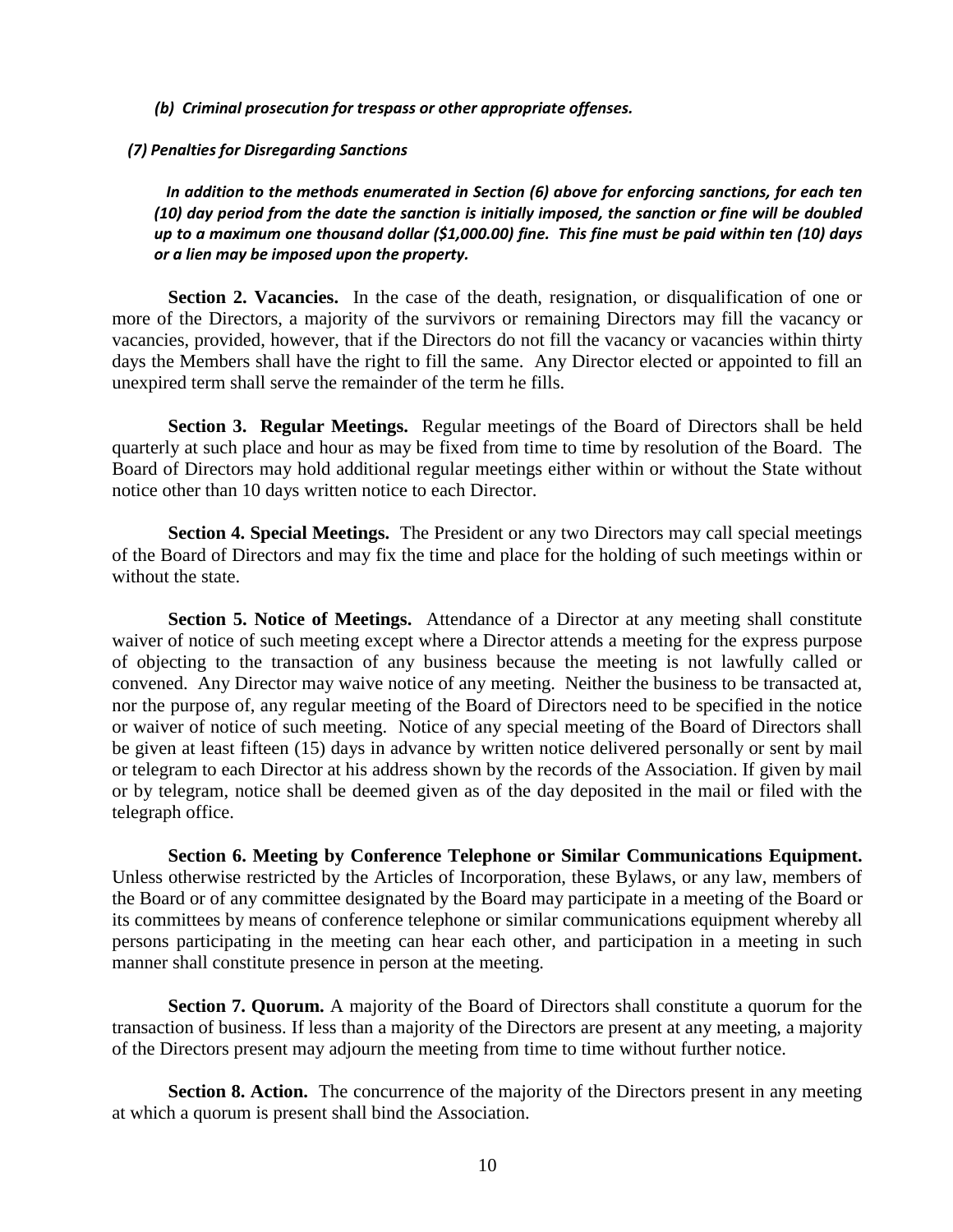**Section 9. Action in Lieu of Meeting.** Unless otherwise restricted by the Articles of Incorporation, the Bylaws, or any law, any action required to be or that may be taken at a meeting of the Board may be taken without a meeting if a consent in writing setting forth the action so taken shall be signed by all the Directors entitled to vote with respect to the subject matter thereof. Any such consent signed by all the Directors shall have the same effect as a unanimous vote and may be stated as such in any document describing the action taken by the Board of Directors.

**Section 10. Compensation.** No Director shall receive any salary or other compensation for his services, but by resolution of the Board of Directors, Directors may have expenses reimbursed by the Association. No Director shall be prevented from serving the Association and receiving compensation in another capacity because of the fact that he is a Director.

**Section 11. Indemnification and Liability of Directors and Officers.** Each person who is or was a Director or officer of the Association or is or was serving at the request of the Association as a Director or officer of any other Association (including the heirs, executors, administrators or estate of such person) shall be indemnified by the Association as of right to the full extent permitted or authorized by the laws of the State of Missouri, as now in effect and as hereafter amended, against any liability, judgment, fine, amount paid in settlement, cost and expense (including attorneys fees) asserted or threatened against and incurred by such person in his capacity as or arising out of his status as a Director or officer of the Association, or if serving at the request of the Association, as a Director or officer of another Association. The indemnification provided by this Bylaw provision shall not be exclusive of any other right to which those indemnified may be entitled under any other Bylaw or under any agreement, vote of Members or disinterested Directors or otherwise, and shall not limit in any way any right which the Association may have to make different or further indemnifications with respect to the same or different persons or classes of persons.

No person shall be liable to the Association for any loss, damage, liability, or expense suffered by it on account of any action taken or omitted to be taken by him as a Director or officer of the Association, or of any other Association which he serves as a director or officer at the request of the Association, if such person: (i) exercised the same degree of care and skill as a prudent man would have exercised under the circumstances in the conduct of his own affairs, or (ii) took or omitted to take such action in reliance upon advice of counsel for the Association, or for such other Association, or upon statements made or information furnished by Directors, officers, employees or agents of the Association, or of such other Association, which he had no reasonable grounds to disbelieve.

# **ARTICLE VI**

### **Officers**

**Section 1. Officer.** The officers of the Association shall consist of a President, one or more Vice-Presidents whose number shall be determined by the Board of Directors, a Secretary, a Treasurer and other such officers which may be elected in accordance with this Article. The Board of Directors, at their discretion, may from time to time elect one or more Vice-Presidents, Treasurer, and such other officers including Assistant Secretaries and Assistant Treasurers as it shall deem desirable, such officers to have the authority and perform the duties prescribed from time to time by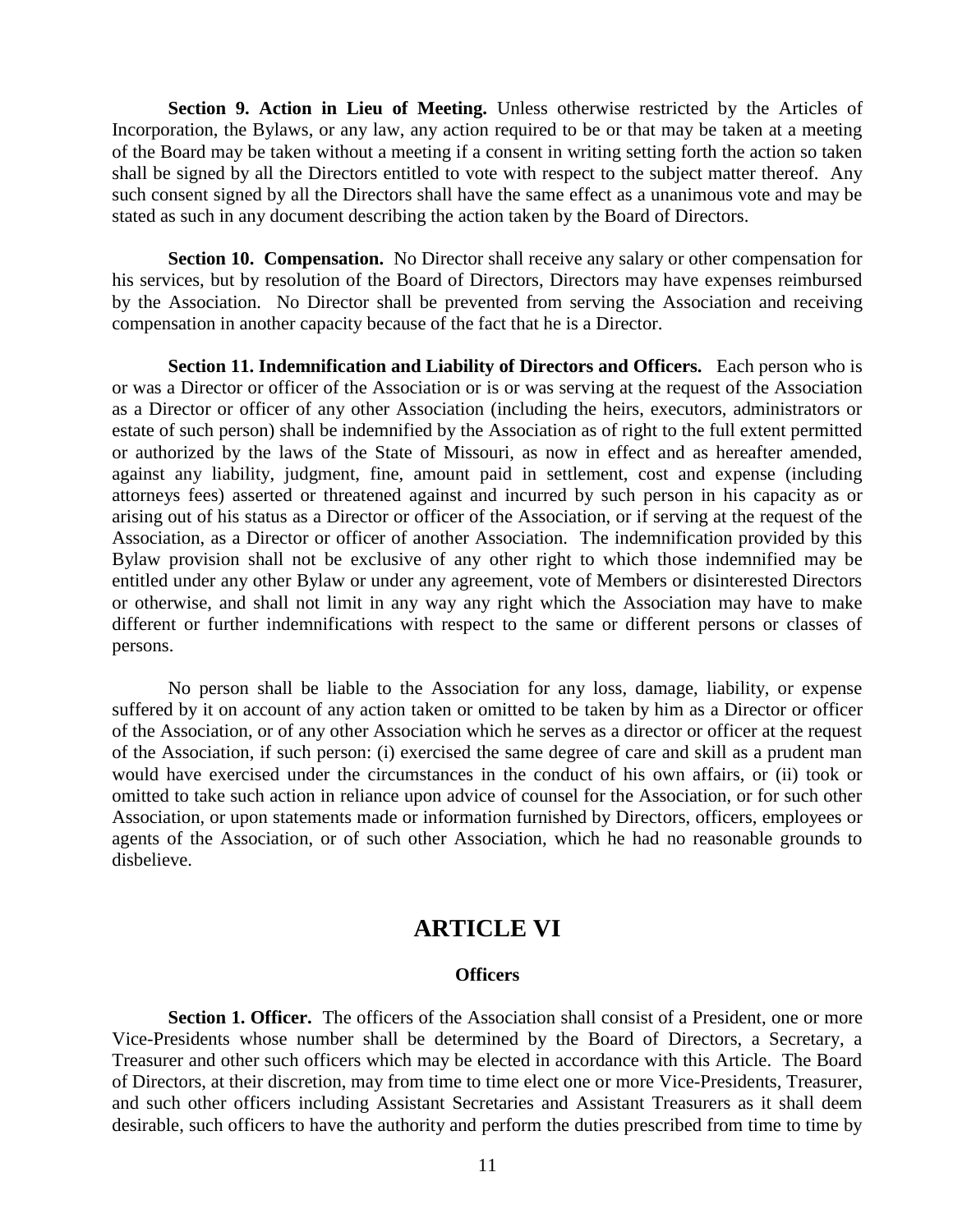the Board of Directors. Any two or more offices may be held by the same person except the President, who may hold only that office.

**Section 2. Election and Term of Office.** All officers shall be elected annually by the Board of Directors at the annual Association meeting held after each regular fourth quarter Board meeting. If the election of officers shall not be held at such meeting, the same shall be held as soon thereafter as convenient but not more than sixty (60) days after the date of the annual meeting. New offices may be created and filled at any meeting of the Board of Directors. Each officer shall hold office until his successor shall be duly elected and qualified or until his death, resignation, or removal as provided by these Bylaws.

**Section 3. Appointment of other officers and agents.** The Board may also appoint, from time to time, such other officers and agents for the Association as it shall deem necessary or advisable. All appointed officers and agents shall hold their respective positions at the pleasure of the Board or for such terms as the Board may specify, and they shall exercise such powers and perform such duties as shall be determined from time to time by the Board or by an elected officer empowered by the Board to make such determination.

**Section 4. Removal** Any officer or agent elected or appointed by the Board of Directors may be removed by it whenever, in its judgment, the best interest of the Association will be served thereby, but such removal shall be without prejudice to the contract rights, if any, of the person so removed.

**Section 5. Vacancies.** A vacancy in any office for any reason shall be filled by the Board of Directors at any meeting for the unexpired portion of the term.

**Section 6. General Powers.** The officers of the Association shall have such powers and authority in the control and management of the property and business of the Association as is usual and proper in the case of, and incident to, such corporate offices, except insofar as such power and authority is limited by these Bylaws or by resolution of the Board of Directors.

### **Section 7. The President.**

a. The president shall in general supervise all of the business and affairs of the Association as instructed by the majority vote of the Board of Directors. He shall preside at all meetings of the Members and Directors. He shall have general and active management of the business of the Association pursuant to authority granted him by the Board of Directors and shall carry into effect all directions and resolutions of the Board, and at all times shall act in the best interests of the Association.

b. He may execute, with the Secretary or any other proper officer of the Association authorized by the Board of Directors, all bonds, notes, debentures, mortgages, deeds, contract, and all other instruments for and in the name of the Association for which the Board of Directors have authorized to be executed, except in cases where the signing and execution thereof shall be expressly delegated by the Board of Directors or by these Bylaws or by statute to some other officer or agent of the Association, and if the seal of the Association is required to be affixed thereto, to affix the seal, except that if, by law, such instruments are required to be executed only by the President, he, alone, shall execute them. When authorized to do so by the Board, he may execute powers of attorney from, for and in the name of the Association, to such person or persons as he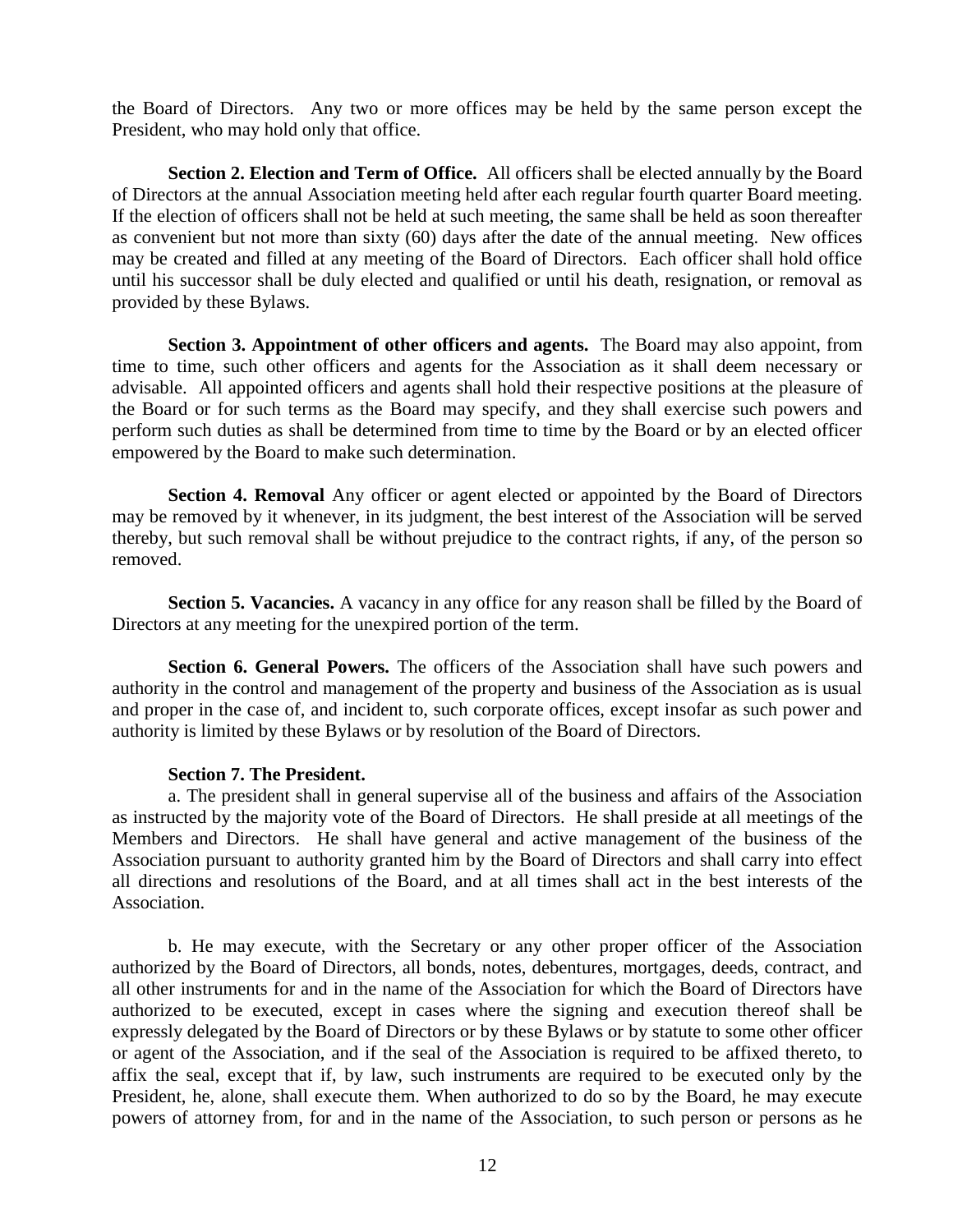may deem fit, in order that thereby the business of the Association may be furthered or such action taken as may be deemed by him necessary or advisable to further the interest of the Association. Except as otherwise directed by the Board, he shall attend meetings of members of other associations to represent this Association and to vote or take action with respect to the shares of any other association owned by this Association in such manner as he shall deem to be for the interest of the Association or as may be directed by the Board.

c. The president, shall, unless the Board otherwise provides, be an ex-officio member of all standing committees. He shall have such general and concurrent executive powers and duties of supervision and management as are usually vested in the office of the chief executive of an Association. He shall have such other or further duties and authority as may be prescribed elsewhere in these Bylaws or from time to time prescribed by the Board of Directors. He may divide these responsibilities, duties and authority among other officers to whatever extent he, or the Board of Directors, may deem advisable.

**Section 8. Vice President.** In the absence of the President, or in the event of his inability or refusal to act, the Vice President (or in the event that there be more than one vice-president, the vice-presidents in the order of their election) shall have all the powers of and be subject to all the restrictions upon the President. Any vice president shall perform such other duties as from time to time may be assigned to him by the President or the Board of Directors.

### **Section 9. Treasurer and Assistant Treasurers.**

a. The Treasurer shall be responsible for the safekeeping of the funds and securities of the Association, and shall keep or cause to be kept full and accurate accounts of receipts and disbursements in books belonging to the Association. He shall keep or cause to be kept all other books of account and the accounting records of the Association, and shall deposit or cause to be deposited all moneys and other valuable effects in the name and to the credit of the Association in such depositories as may be designated by the Board. He shall disburse or permit to be disbursed the funds of the Association whenever and in whatever manner ordered, or authorized generally, by the Board and shall render to the chief executive officers of the Association and the Directors, whenever they may require it, an account of his transactions and of those under his jurisdiction and of the financial condition of the Association.

` b. He shall perform such other duties and shall have such other responsibility and authority as may be prescribed elsewhere in these Bylaws or from time to time by the Board of Directors. He shall have the general duties, powers and responsibilities of a treasurer of an Association and shall be the chief financial and accounting officer of the Association.

c. If required by the Board of Directors, the Treasurer shall give a bond for the faithful discharge of his duties in such sum and with such surety or sureties as the Board of Directors shall determine. The cost, if any, of such bond shall be paid by the Association.

d. When the Treasurer is absent, disabled, or unable to act, the Assistant Treasurers, in the order of their seniority, shall perform the duties and exercise the powers of the Treasurer, and shall perform such other duties as the Board of Directors shall from time to time prescribe. If required by the Board of Directors, the Assistant Treasurers shall give a bond for the faithful discharge of their duties in such sum and with such surety or sureties as the Board of Director shall determine. The cost, if any, of such bond shall be paid by the Association.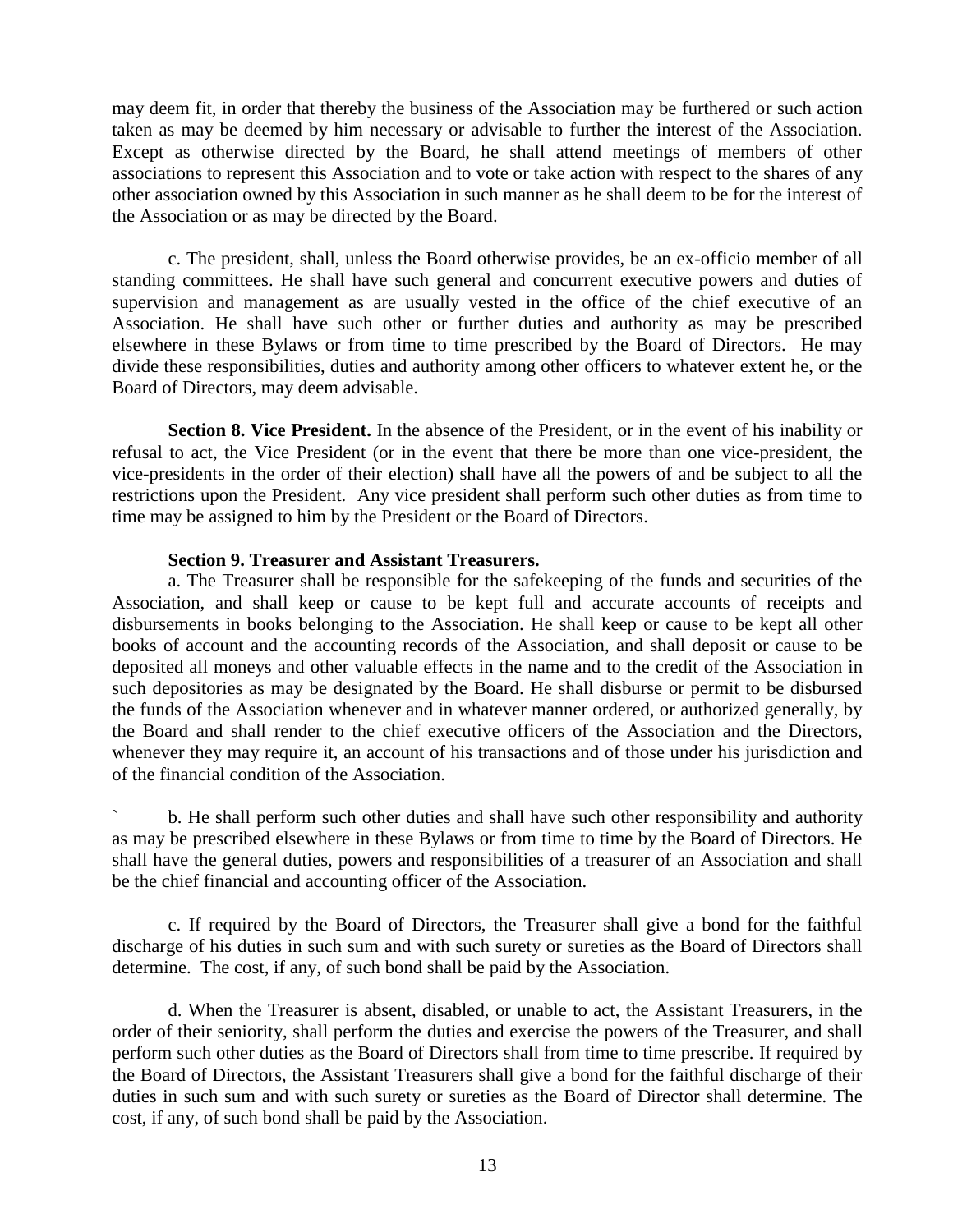#### **Section 10. Secretary and Assistant Secretaries.**

a. The Secretary shall attend all sessions of the Board and all meetings of the Shareholders and shall record or cause to be recorded all votes taken and minutes of all proceedings in a minute book of the Association to be kept for that purpose. He shall perform like duties for the executive and other standing committees when requested by the Board or a committee to do so.

b. He shall have the principal responsibility for giving or cause to be given notice of all meetings of the Members and of the Board, but this duty shall not lessen the authority of others to give such notice as is authorized elsewhere in these Bylaws. He shall maintain all books, records, lists, information, and duplicates that must be maintained at the registers or other office of the Association in Missouri or elsewhere. He shall keep in safe custody the seal of the Association, and when duly authorized to do so, shall affix the same to any instrument requiring it, and when so affixed he shall attest the same by his signature. He shall perform such other duties and have such other authority as may be prescribed elsewhere in these bylaws of from time to time by the Board or the President, under whose direct supervision he shall work. He shall have the general duties, powers and responsibilities of a secretary of the Association.

c. When the Secretary is absent, disabled, or unable to act, the Assistance Secretaries, in the order of their seniority shall perform the duties and exercise the powers of the Secretary and shall perform such duties as the Board may from time to time prescribe.

**Section 11. Additional Officers**. The powers and duties of any additional officers shall be prescribed by the Board of Directors when creating such offices.

# **ARTICLE VII**

#### **Contracts, Checks, Deposits, Loans, and Funds**

**Section 1. Contracts.** The Board of Directors may authorize any officer or officers, agent or agents, to enter into any contract or execute and deliver any instrument, in the name of and on behalf of the Association, and such authority may be general or confined to specific instances.

**Section 2. Checks, Drafts, etc**. All checks, drafts, or other orders for the payment of money, notes or other evidences of indebtedness issued in the name of the Association shall be signed by the Treasurer or by such officer or officers, agent or agents of the Association and in such manner as shall from time to time be determined by resolution of the Board of Directors.

**Section 3. Deposits**. All funds of the Association not otherwise employed shall be deposited from time to time to the credit of the Association in such banks, trust companies, or other depositories as the Board of Directors may select.

**Section 4. Loans**. No loans shall be contracted on behalf of the Association and no evidence of indebtedness shall be issued in its name unless authorized by a resolution of the Board of Directors. Such authority may be general or confined to specific instances.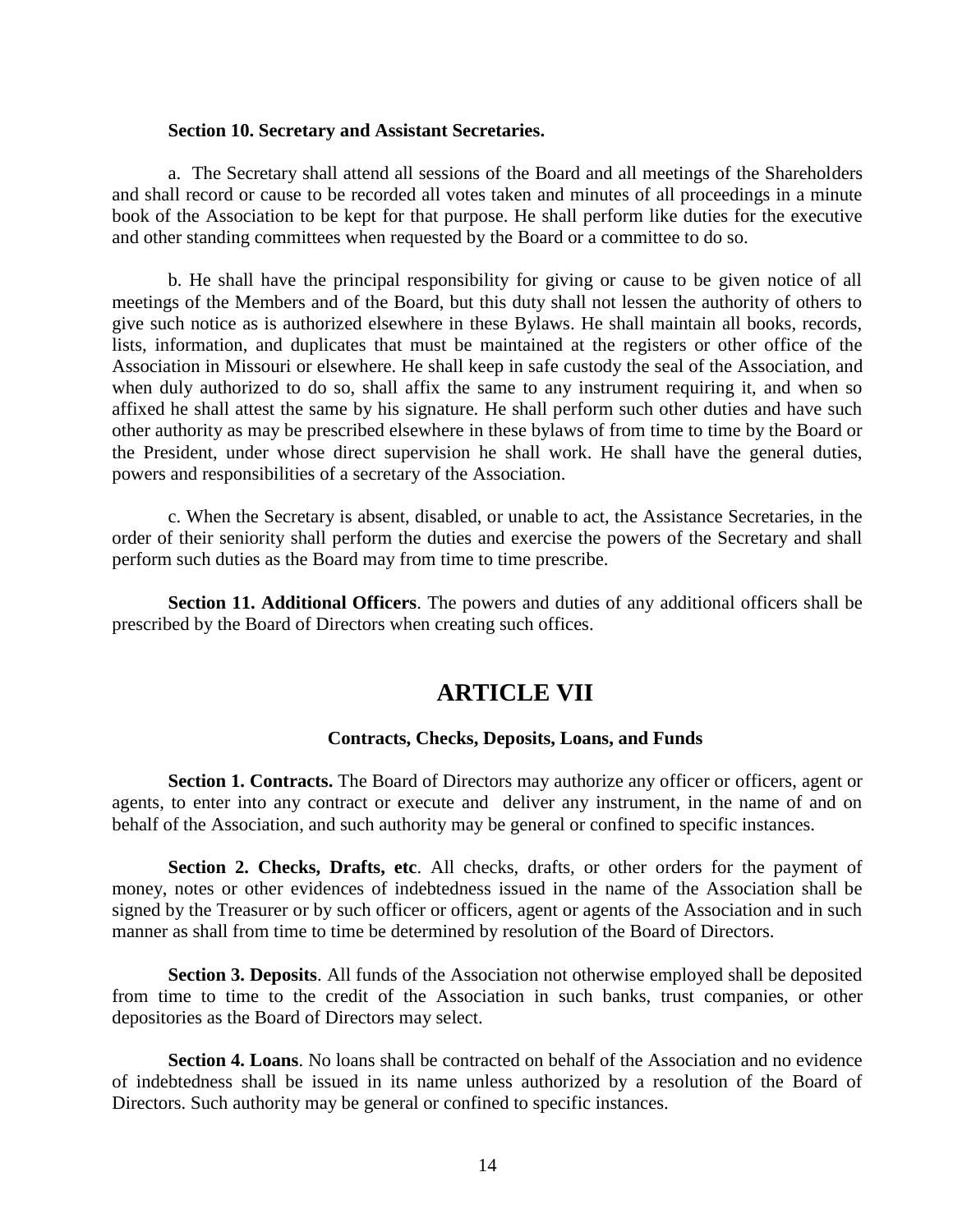**Section 5. Gifts.** The Board of Directors may accept on behalf of the Association any contribution, gift, bequest, or devise for the general purposes or for any special purpose of the Association.

# **ARTICLE VIII**

#### **Seal**

The form of the corporate seal of the Association shall be prescribed by the Board of Directors and shall be in substantially the form hereon imprinted in the margin.

# **ARTICLE IX**

#### **Assessments**

**Section 1. Covenants for Assessments and Creation of Liens.** Each owner, for himself, his heirs, distributees, legal representatives, successors, and assigns, by acceptance of a Deed or other conveyance for any Lot which is Assessable Property, whether or not the covenants contained in the Declaration shall be expressed in any such Deed or other conveyance, hereby covenants and agrees that:

a. he will pay to the Association all Assessments which may or shall be levied by the Association against Assessable Property owned by him in each year or any part thereof, and that he will pay to the Association the user fees and charges and all other duly authorized charges to be established as herein provided, if applicable, levied by the Association in each year and including Special Assessments levied pursuant hereto;

b. he shall be personally liable for all such Assessments and user fees and charges which become due while he is the owner of each Lot being assessed;

c. all Assessments, together with the continuing obligation to pay each Assessment assessed in all future years, and all user fees and charges, together with all costs, expenses, interest, and reasonable attorney's fees incurred in the collection of delinquencies, shall become and thereafter remain a charge against and be secured by a continuing lien upon the Assessable Property of such Owner; and

d. said charge and lien shall be superior to any and all other charges, liens, or encumbrances which may hereafter in any manner arise or be imposed upon the Assessable Property (or the Nonassessable Property) to the extent imposed by judgment or decree or by any agreement, contract, mortgage, or other instruments, excepting only purchase money mortgages or deeds of trust given to finance the purchase of the Lot and liens for taxes or other public charges as are made superior by applicable law.

#### **Section 2. Uniform Rate of Assessment.**

a. For the purpose of providing funds for the uses specified, the Association Board shall assess against the Assessable Property in each year a charge ("Assessment" or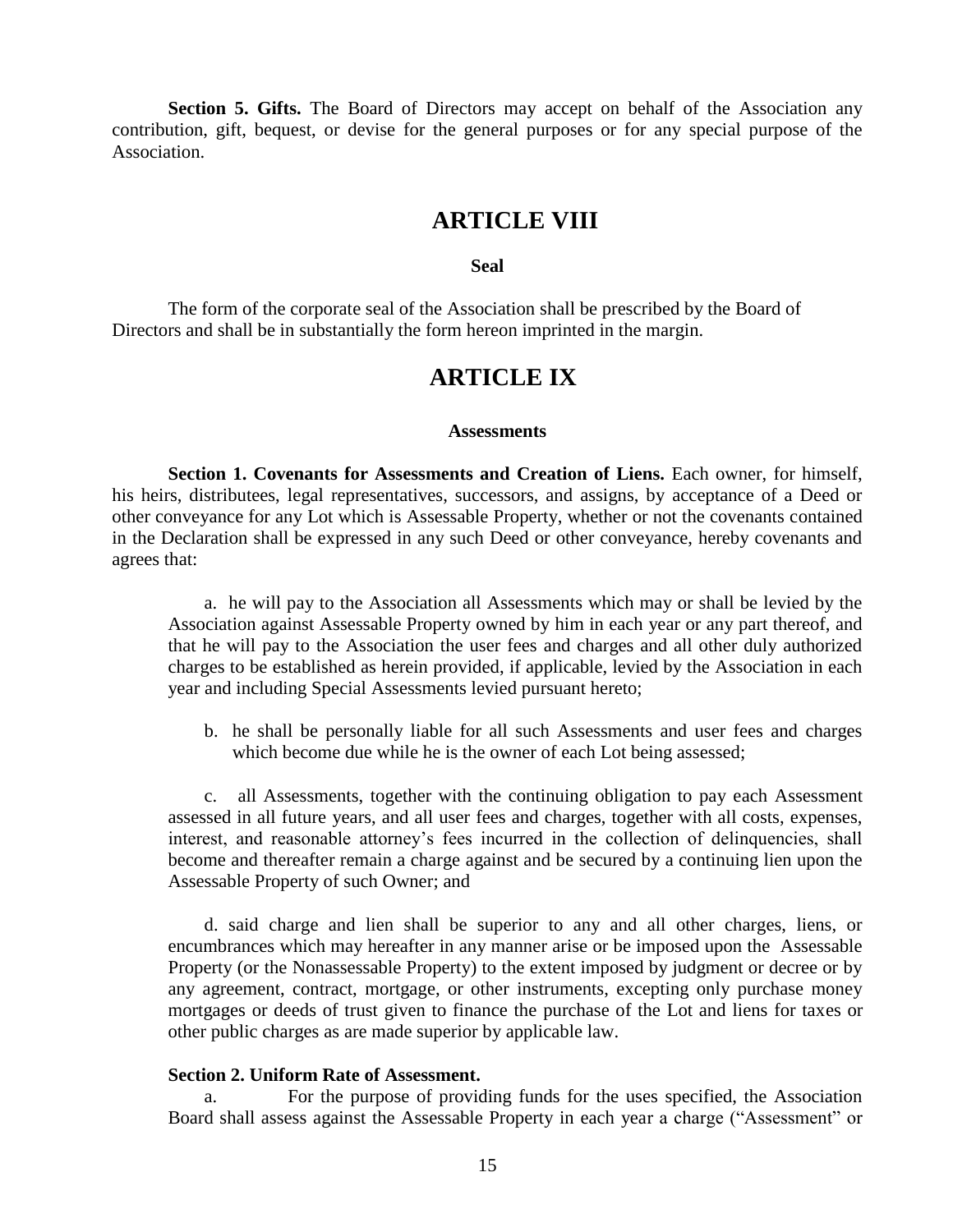"Annual Assessment"), which shall be uniform with respect to all Assessable Property within each classification of Assessable Property, and shall be in such amounts as determined by the Association Board. The Association may divide all Assessable Property into classifications, which classifications shall be based upon the character of ownership, nature of use, i.e., residential or commercial, status of occupancy and such other criteria as the Association Board may deem pertinent. Lots owned by the Developer need not be assessed until such Lots are sold to a builder or Owner. Lots which are owned by a builder shall be assessed at a rate to be determined by the Association Board.

b. Not later than ninety (90) days prior to the end of each fiscal year for the Association, the Association Board shall prepare an annual cash budget projecting anticipated revenues, cash receipts, cash expenditures, and net cash, surplus, or deficit for the ensuing fiscal year (the "Association Budget") and shall provide to each Member such report. The Association's fiscal year shall be the calendar year. The proposed Association Budget will automatically be approved unless two-thirds (2/3) of the Members vote not to approve such Association Budget. Upon approval of the Association Budget, the Association Board will determine the manner in which Assessments are to be made; provided, however, the Assessments will be made on a per Living Unit basis and not on market value or assessed value. The rate of Assessment of an individual Lot can change as the character of ownership, nature of use, and the status of occupancy of the Lot changes, which therefore changes the classification of Assessable Property for such Lot. The applicable assessment for such a Lot shall be prorated according to the rate required for each type of ownership.

**Section 3. Billing of Annual Assessments.** At such time or times as the Association Board may determine, the Association shall levy the Annual Assessment. The Association shall send a written bill to each Owner stating the amount of the Annual Assessment imposed against each Lot which is Assessable Property owned by the Owner, the time period for payment thereof, and the interest rate to be charged for late payments thereof. Each Annual Assessment shall be due and payable on a date established by the Association Board and shall become delinquent on a date established by the Association Board. The Association Board may establish payment procedures to allow payment of the Annual Assessment in increments during the year the Assessment is made, provided that this privilege is extended to all Owners on an equal basis, and provided that reasonable notice is given of each payment date, of the interest to be charged for late payments, of the liens established by this Declaration, and of the suspension of membership rights as a consequence of the failure to pay.

**Section 4. Commencement of Assessments.** The Assessable Property shall become subject to the Assessments set forth herein upon the date title is transferred to an Owner of the Assessable Property. Such Assessments shall be adjusted and prorated according for the remaining fiscal year of the Association as such fiscal year is set forth in these Bylaws.

### **Section 5. Late Payments.**

a. The Association Board may from time to time establish or change the rate of interest which shall be charged for the payment after the delinquency date of any portion of an Assessment, provided that such interest rate shall not exceed the maximum interest rate permitted under Missouri law and provided that reasonable notice of such charge is given to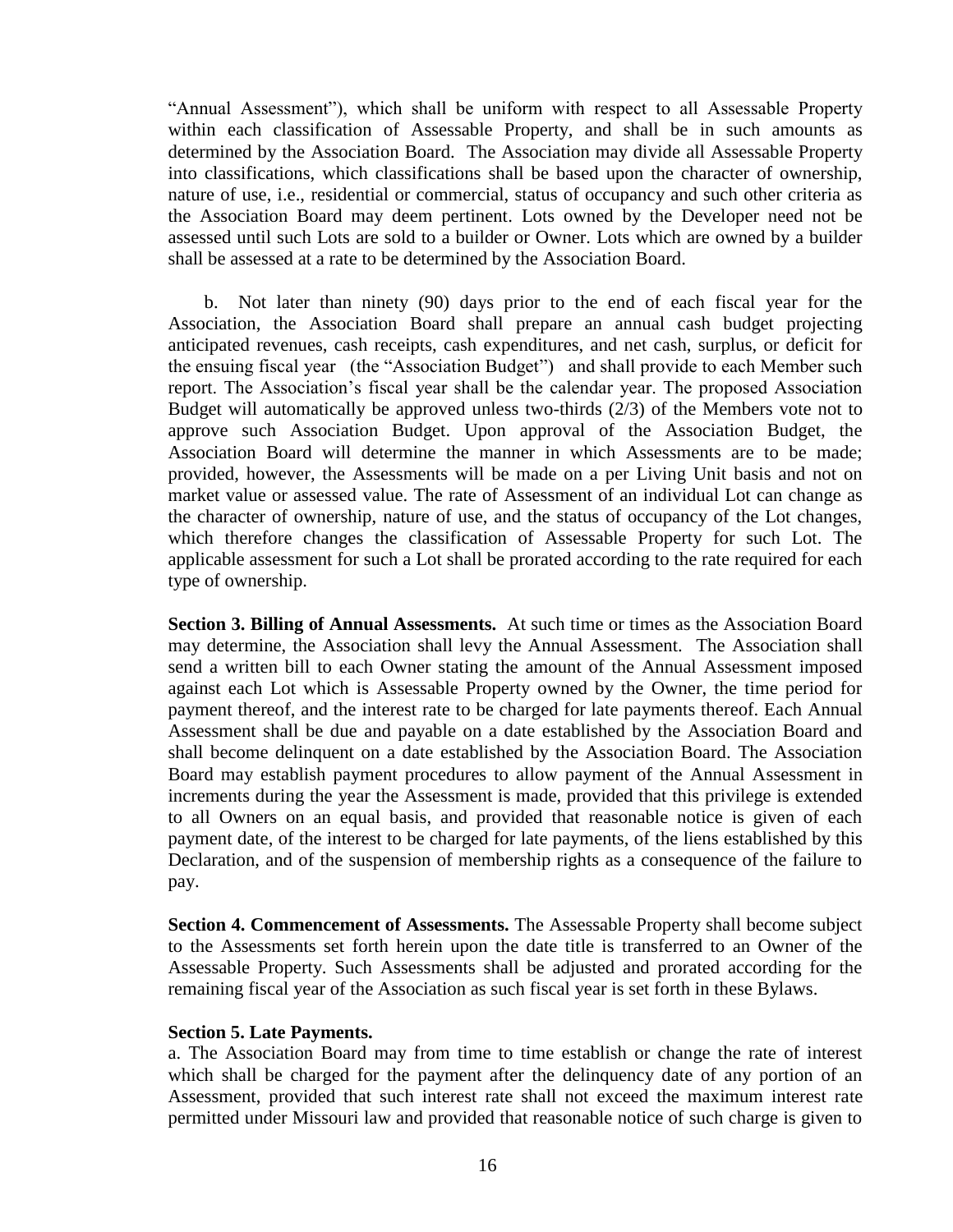the members. *The Board may also promulgate rules stipulating fines and loss of privileges for late payment. (Amendment #3)*

b. In the event of default in the payment of any one or more installments of the Annual Assessment established hereunder, the Association may declare any remaining balance of said Annual Assessment due and payable at once.

c. In the event that an Owner shall fail to fully pay the Assessment by the delinquency date thereof, such unpaid amount shall become a binding personal obligation of such Owner, and the Association shall have the right, pursuant to the provisions provided to enforce the lien for Assessments. The Association shall have the right and duty to take all appropriate actions and steps to collect any such unpaid Assessments. Each delinquency shall constitute a separate basis for a demand or claim of lien or liens, but any number of defaults may be included within a single demand or claim of lien or liens on account of prior delinquencies and shall be deemed to include subsequent delinquencies and amounts due on account thereof. The Association may institute a suit to recover a money judgment for the same, together with interest thereon and reasonable expenses of collection, including attorneys' fees, and without foreclosing or waiving the lien provided.

**Section 6. Certificate of Payment.** Upon written demand by an Owner, the Association shall issue and furnish to such Owner, within a reasonable period of time, a written certificate stating that all Assessments, including interest and costs (if any), have been paid with respect to any specific Lot owned by said Owner as of the date of such certificate, or if all Assessments have not been paid, setting forth the amount then due and payable.

# **Section 7. User Fees and Charges.**

a. In addition to the Annual Assessments, the Association Board may levy and collect charges and fees for the use of Common Property for the purpose of maintaining, refurbishing, replacing, and repairing the Common Property and the Common Property Improvements and operating services on the Common Property.

b. If any Owner or other person obligated to pay any user fee or charge fails to pay such fee or charge when due and payable, the Association Board may immediately suspend such Owner's right of enjoyment of the Common Property or services thereon and may take whatever action it deems necessary to enforce such suspension.

**Section 8. Additional Procedures.** The Association Board shall have the right to adopt procedures for the purposes of making the Assessments, user fees, and charges provided for herein and for the billing and collection of the same, provided that such procedures are not inconsistent with the provisions contained within these Bylaws.

# **Section 9. Special Assessments.**

a. In addition to the Annual Assessments authorized herein, the Association may levy in any year a Special Assessment, applicable to that year only, for the purpose of defraying, in whole or in part, the cost of any construction or reconstruction, repair, or replacement of Common Property, or the cost of any utility deemed necessary by the Association Board to serve the Property including the necessary fixtures and personal property related thereto, or any unexpected cost or expense of the Association, as the Association Board may determine.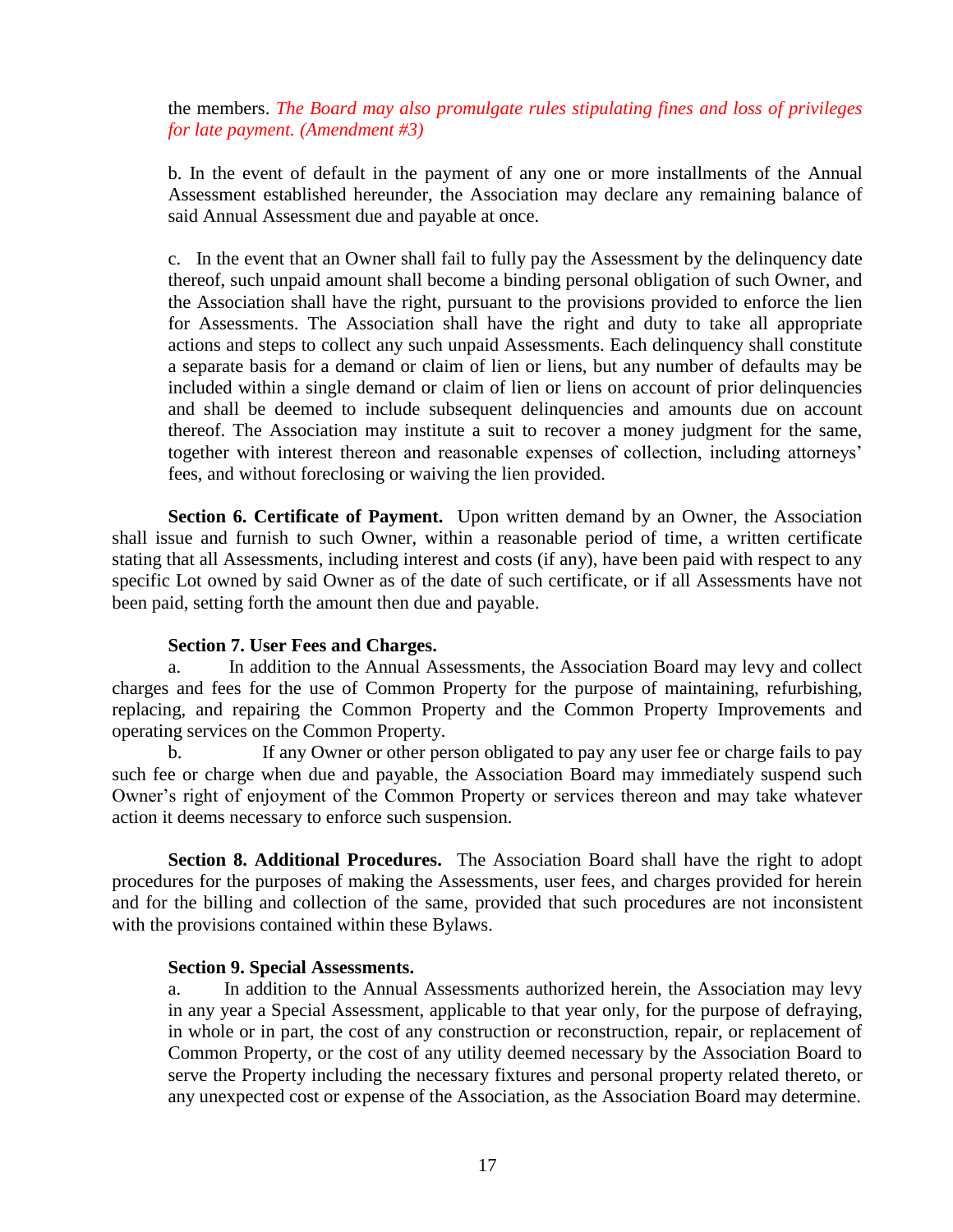b. A Special Assessment shall become effective upon written notice by the Association Board. Billing of Special Assessments shall be handled according to the procedures set out in the Declaration.

b. Following the Development Period, Special Assessments shall not be imposed by the Association until after the Association Board first presents any such proposed Special Assessment to the Members at a meeting to be called for that purpose pursuant to these Bylaws. The Special Assessment shall be deemed to be approved by the Members unless two-thirds (2/3) of the Members vote not to approve such Special Assessment.

c.

# **ARTICLE X**

# **Use of Funds**

**Section 1. Purposes For Which Funds May Be Used.** The Association shall apply all funds received by it pursuant to the Declaration and all other funds and property received by the Association, including the accumulated funds referred to in this Article, to the following:

a. The operating costs and expenses of the Association, including planning and implementation of community programs and Common Property Improvements;

b. Payment of all real and personal property taxes and assessments, if any, separately levied upon or assessed against the Association or any property owned by the Association; and

**c.** Payment of all premiums and charges for all policies of insurance or surety bonds, as deemed by the Association Board to be necessary and appropriate.

d. Payment of all maintenance to Lots and Common Property, including but not limited to lawn mowing, fertilization, snow removal, trash collection, and other maintenance costs reasonably approved or authorized by the Board of Directors.

**Section 2. Accumulation of Funds Permitted.** The Association shall not be obligated to spend in any calendar year all the sums collected in such year by way of Annual Assessments or otherwise, and may carry forward, as surplus, any balances remaining. The Association shall not be obligated to apply such surplus to reduce the amount of the Annual Assessment in the succeeding year, and it may carry forward from year to year such surplus as the Association Board may determine to be necessary or desirable for the greater financial security of the Association and the effectuation of its purposes, including accruing funds for the replacement of facilities.

**Section 3. Mortgaging of Common Property.** Except as set forth in this Section, and subject to the approval of any holder of an existing lien on the Common Property, the Association may mortgage any Common Property to which it has clear title; provided, however, that such mortgage shall be subject to the approval of two-thirds (2/3) of the Members who are present in person or by proxy and voting in a duly constituted Association election or meeting. The Association shall not mortgage any Common Property to any other person or entity to secure any conveyance, loan, or advance made to the Association. The Developer shall not take any action, the result of which may subject any Common Property to a judgment lien or otherwise jeopardize any Common Property, to satisfy a debt of the Developer.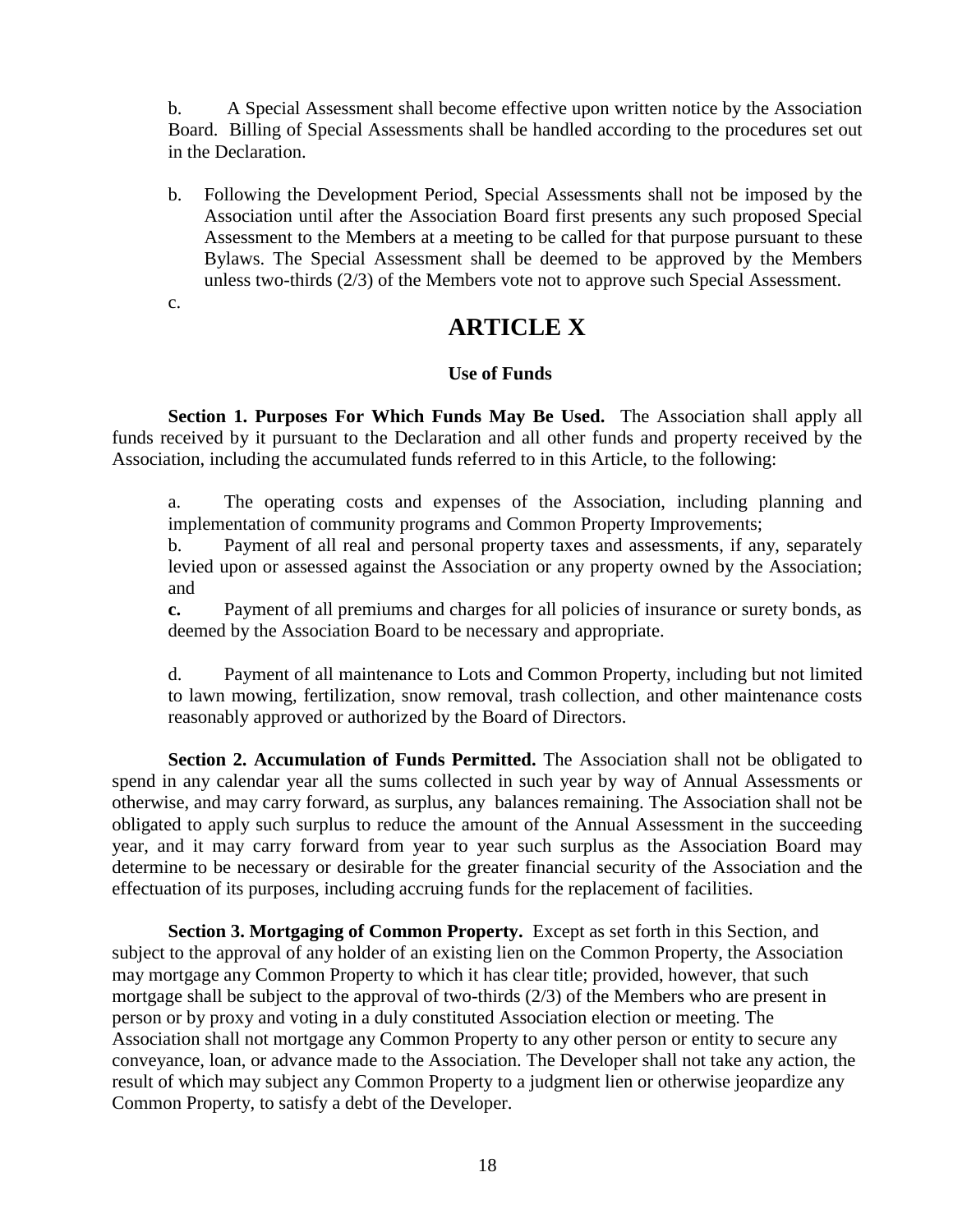# **ARTICLE XI**

## **Committees**

### **Section 1. Architectural Review Committee (ARC).**

*Section 1.1. Purpose, Powers, and Duties of the ARC*. The purpose of the ARC is to assure that all proposed uses and any construction or alteration of any Structure which takes place on any Lot or any other Property shall be performed in conformity with the objective of high quality environmental design. *They shall also assure compliance with Article V, Property Rights, of the Declaration.* To carry out that purpose, the ARC shall have all of the rights, powers, and duties conferred upon it pursuant to the provisions of this Article, including the right to approve any and all proposed uses, site plans, and Structures to be constructed on the Property, including the Common Property Improvements. The ARC shall also have the right to approve or disapprove any and all proposed external alterations or use changes for Lots or Common Property. The ARC will not do anything which would prevent the Developer from fulfilling its obligations under the Development Plan.

*Section 1.2. Composition and Appointment*. The ARC shall be comprised of three (3) or more Persons, each serving one (1) year terms. These Persons shall be appointed by a majority vote of the Association Board.

### *Section 1.3. Operation of the ARC.*

a. Meetings. Except as otherwise provided herein, the act of such majority of Members of the ARC present at any regular or special meeting thereof at which a quorum is present shall constitute the act of the ARC.

b. Activities. The ARC shall adopt, promulgate, and, as it deems appropriate, amend the Architectural Guidelines and will, as required, make findings, determinations, rulings, and orders with respect to the conformity with the Architectural Guidelines of plans and specifications to be submitted for approval to the ARC.

### *Section 1.4. Development Guidelines*.

a. As contemplated by and pursuant to the provisions of this Article, the ARC may adopt, promulgate, amend, revoke, and enforce design and architectural guidelines (the "Architectural Guidelines") for the purposes of establishing policies, requirements, standards, restrictions, and specifications with respect to the approval and disapproval of all proposed uses and with respect to all construction or alteration of any Structure on any Lot, Easement Area, or Common Property.

b. The ARC shall make a published copy of its current Architectural Guidelines readily available to Members and prospective Members of the Association and builders.

*Section 1.5. Submission of Plans and Specifications*. No Structure shall be commenced, erected, placed, moved onto or permitted to remain on any Lot, nor shall any existing Structure upon any lot be altered in any way which materially changes the exterior appearance thereof, nor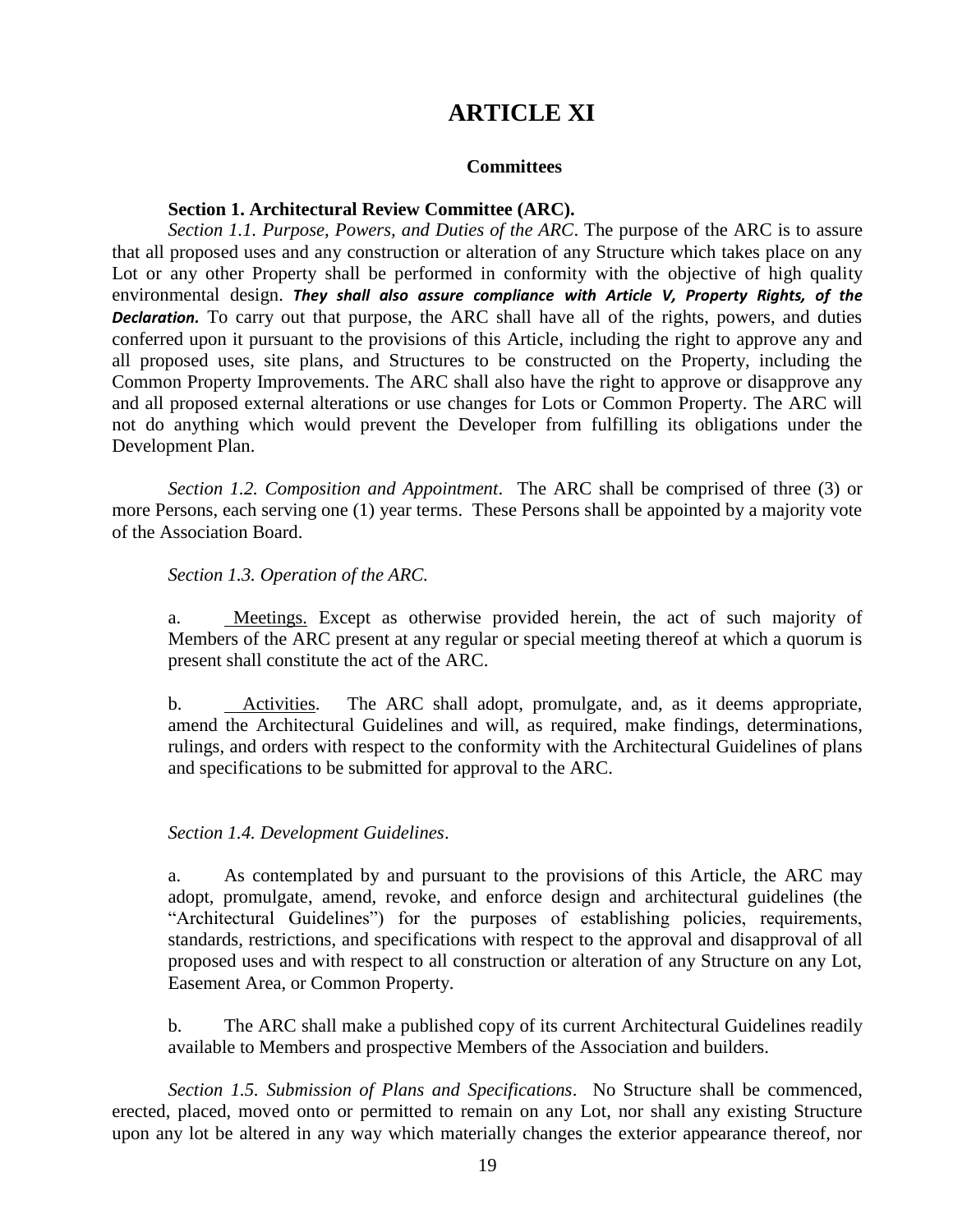shall any new use be commenced, unless plans and specifications (including a description of any proposed new use) therefore shall have been submitted to and approved in writing by the ARC. Such plans and specifications submitted to the ARC shall be in such form and shall contain such information as may be required by the ARC in the Architectural Guideline.

*Section 1.6 Approval of Plans and Specifications*. The ARC, in its discretion, is permitted to approve deviations from the Architectural Guidelines and from the Declaration when, in its judgment, such deviations will result in a more commonly beneficial use. Such approval must be granted in writing and when the ARC approves and grants a deviation from the Declaration, such approved deviation shall, for all purposes, amend the Declaration but only to the limited extent of such specifically-approved deviation. No approved deviation shall be deemed to act as a precedent in respect of any other requests for approvals of deviations.

Section 1.7. Disapproval of Plans and Specifications.

.

- a. The ARC shall have the right to disapprove any plans and specification submitted hereunder as determined by the ARC in its sole judgment and discretion for any reason, including but not limited to, failure of such plans or specifications to comply with the Declaration or the Architectural Guidelines.
- b. In any case in which the ARC shall disapprove any plans and specifications submitted hereunder, such disapproval or qualified approval shall be accompanied by a statement of the grounds upon which such action was based. In any such case, the ARC shall upon request make reasonable efforts to assist and advise the applicant in order that an acceptable proposal may be prepared and submitted for approval

*Section 1.8. Inspection Rights*. After reasonable notice and at any reasonable time, any agent of the Association or the ARC may enter upon any Lot for the purpose of ascertaining whether the use or maintenance of such Lot or the construction of any Structure thereon is in compliance with the provisions herein. Neither the Association, the ARC, nor any agent thereof shall be deemed to have committed a trespass or other wrongful act solely by reason of such entry or inspection, provided such inspection is carried out in accordance with the terms of this Section.

*Section 1.9. Violations*. If any Structure, tree, or other landscaping shall be erected, placed, maintained, or altered upon any Lot, or any new use commenced on any Lot, otherwise than in accordance with the plans and specifications approved by the ARC pursuant to these By laws and the Declaration of Covenants, Conditions, and Restrictions for Savannah Ridge, such erection, placement, maintenance, or alteration shall be deemed to have been undertaken in violation of this Article and without the approval required herein. Upon written notice of the violation to the Owner from the Association Board (which shall be deemed to have been delivered if sent by certified or registered mail, return receipt requested, postage paid), any such Structure, tree, or other landscaping shall be remove or altered, and any such use shall be terminated, so as to extinguish the violation. If the Owner of the Lot upon which the violation exists shall not have taken reasonable steps toward the removal or termination of the same within the time specified within the notice, the Association shall have the right to pursue its Right of Action as provided herein, together with all remedies whether at law or in equity and whether specified herein, and including but not limited to the remedy of injunctive relief and obtaining a monetary judgment for all cost, expenses, reasonable attorney's fees, and damages.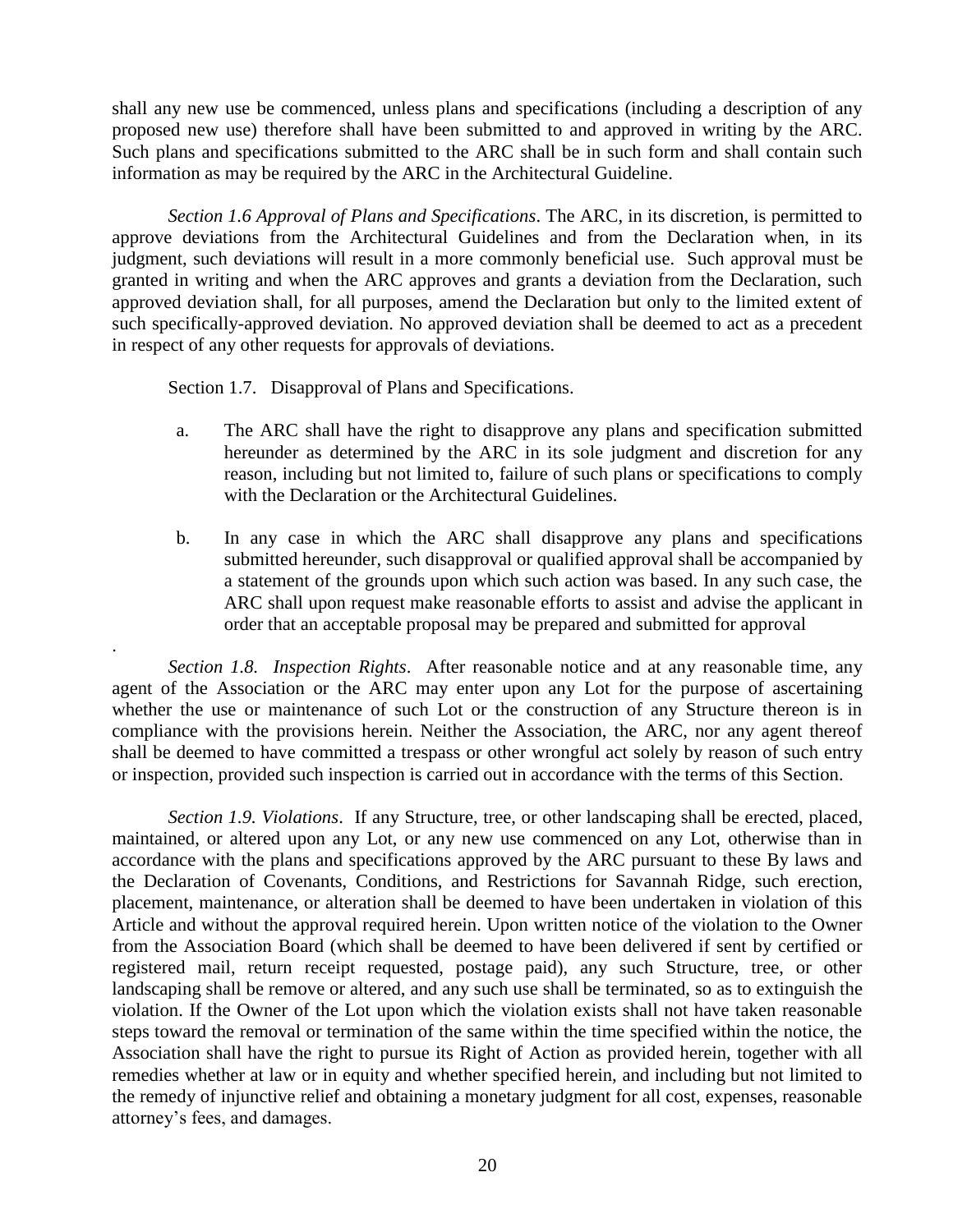*Section 1.10. Violations of General Use Restrictions. In addition to the Development Guidelines required by Section 1.4 above, the ARC shall adopt general rules, including fines, interpreting the provisions of Article IX, General Use Restrictions, of the Declaration. The rules shall be enacted in accordance with Article V. b, Making and Enforcing Rules and Regulations, of these Bylaws.* 

**Section 2. Committees or Directors.** The Board of Directors may by resolution designate one or more committees, each of which shall consist of one or more Directors, which committees, to the extent provided in the resolution, shall have and exercise the authority of the Board of Directors in the management of the corporation; but the designation of such committees and the delegation thereto of authority shall not operate to relieve the Board of Directors, or any individual Director of any responsibility impose upon it or him by law.

**Section 3. Other Committees.** Other committees not having and exercising the authority of the Board of Directors in the management of the Association may be designated by a resolution from the Board of Directors. Except as otherwise provided in the resolution, members of each committee shall be Members of the Association, and the President of the Association shall appoint the members of each committee. Any member may be removed by the President whenever in his judgment the best interests of the Association shall be served by such removal.

**Section 4. Term in Office.** Each member of a committee shall continue service until the next annual meeting of the Members and until his successor is appointed, unless the committee shall be sooner terminated, or unless the member be removed from the committee, or unless the member shall cease to qualify as a Member

**Section 5. Chairman.** One member of each committee shall be appointed chairman by the President of the Association.

**Section 6. Vacancies.** Vacancies in the membership of any committee may be filled by appointments made in the same manner as provided in the case of the original appointments.

**Section 7. Quorum.** Unless otherwise provided in the resolution of the Board of Directors designating a committee, a majority of the whole committee shall constitute a quorum and the act of a majority of the members present at a meeting at which a quorum is present shall be the act of the committee.

# **ARTICLE XII**

### **Amendments**

The Board of Directors shall have the power to repeal, amend, and alter these Bylaws; provided, however, that the paramount power to repeal, amend and alter the Bylaws or to adopt new Bylaws, shall always be vested in the Members, which power may be exercised by a vote or a majority thereof present at any annual or special meeting of the Members, and the Directors thereafter shall have no power to suspend, repeal, amend, or otherwise alter any Bylaws or portion thereof so enacted by the Members, unless the Members in enacting such Bylaws or portions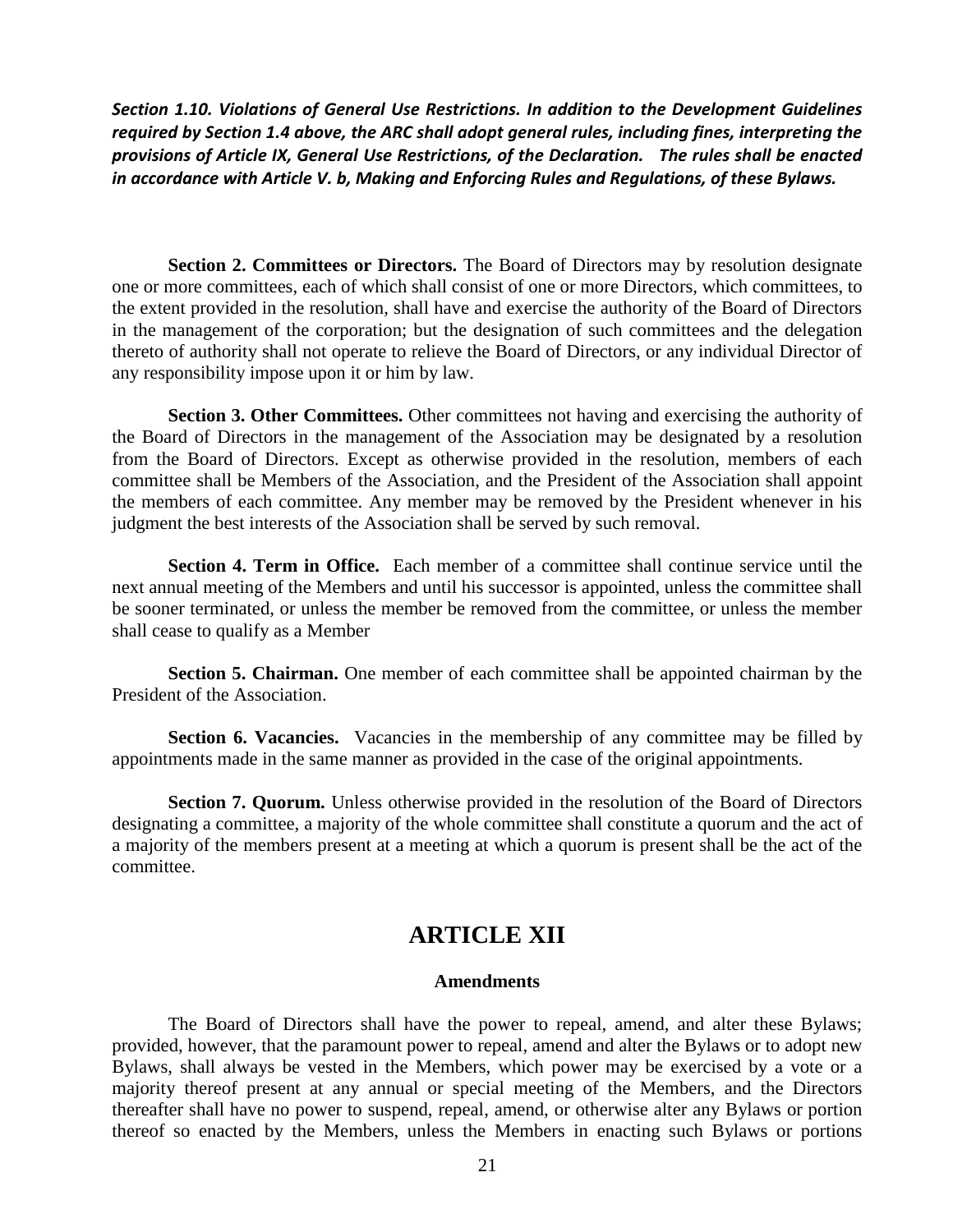thereof shall otherwise provide. Any changes and/or amendments to these Bylaws shall be published and provided to all Members of record.

# **ARTICLE XIII**

### **Certificate of Membership**

The Board of Directors may provide for the issuance of certificates evidencing membership in the Association, which shall be in such form as may be determined by the Board. Such certificates shall be signed by the president or vice president and by the secretary or an assistant secretary and shall be sealed with the seal of the Association. The name and address of each member and the date of issuance of the certificate shall be entered on the records of the Association. If any certificate shall become lost, mutilated, or destroyed, a new certificate may be issued therefore upon such terms and conditions as the Board of Directors may determine.

# **ARTICLE XIV**

### **General Provisions**

**Section 1. Fiscal Year.** The fiscal year of the Association shall begin on the first day of January and end on the  $31<sup>st</sup>$  day of December in each year.

**Section 2. Miscellaneous.** Throughout these Bylaws the masculine gender shall be deemed to include the feminine or neuter, and singular or plural, and vice versa.

# **CERTIFICATE**

We the undersigned certify that we acted as Chairman and Secretary, respectively of a meeting of the Directors of the above Association held on the  $8<sup>th</sup>$  day of June, 1995, at which the foregoing Bylaws were duly adopted as and for the Bylaws of the Association, and further certify that the foregoing constitute the Bylaws of the Association.

Dated: June 8, 1995

 $($ s) Gary Bromley Chairman of the Meeting

 $(s)$  Joyce Ivey Secretary of the Meeting

Re-typed with corrections for obvious errors, no other intentional changes, except as noted, by J. Scanlon, dated 7/1/04.